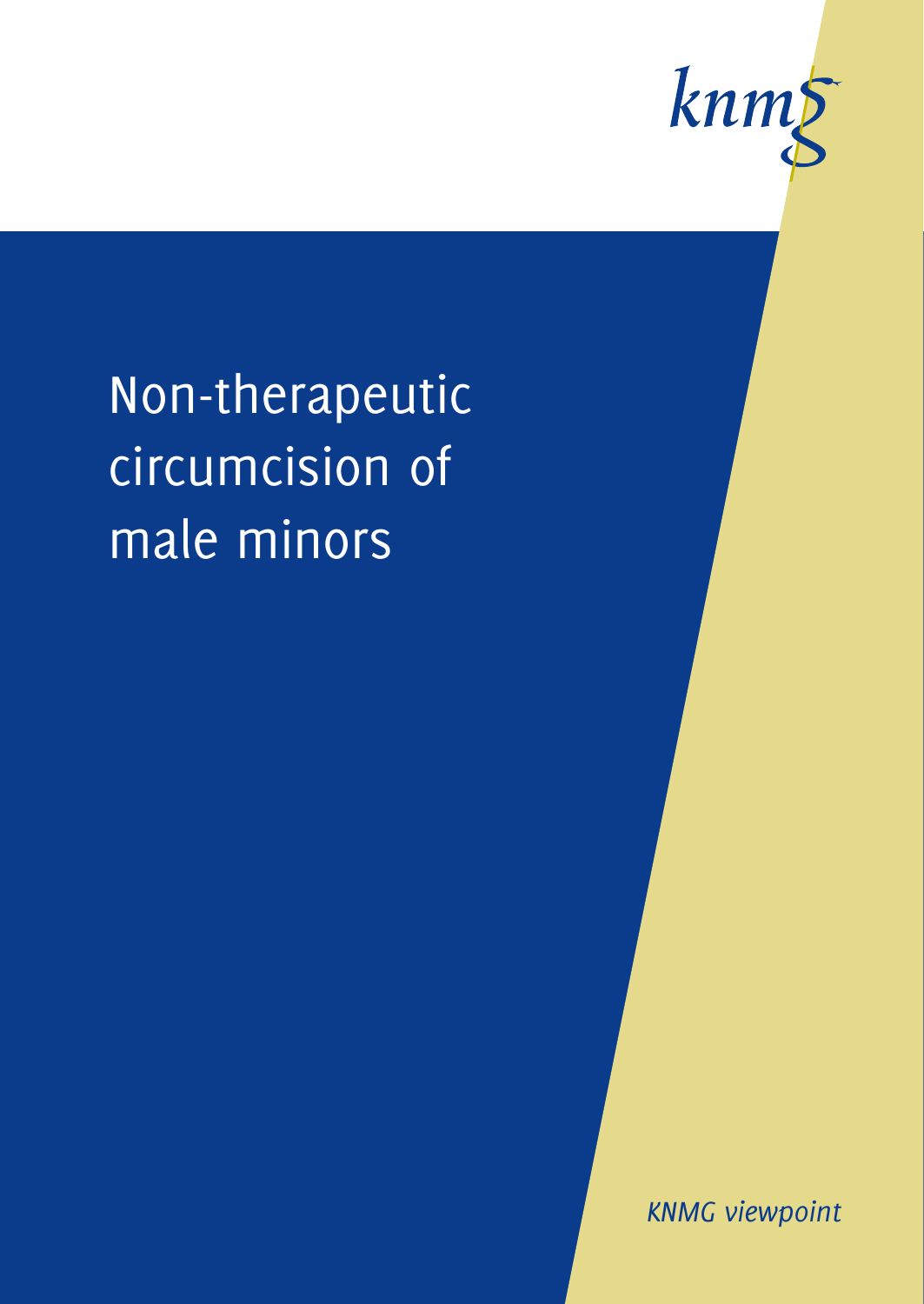

**Colophon The non-therapeutic circumcision of male minors** is a publication setting out the Position of the Koninklijke Nederlandsche Maatschappij tot bevordering der Geneeskunst (KNMG), adopted by the Board of the Federation and effective as from 27 May 2010.

> The KNMG physicians' federation represents over 53,000 physicians and medical students. KNMG member organisations include the Koepel Artsen Maatschappij en Gezondheid (Umbrella organisation for physicians and health – KAMG), the Landelijke vereniging van Artsen in Dienstverband (National society of employee physicians – LAD), the Landelijke Huisartsen Vereniging (National society of general practitioners – LHV), the Netherlands Society of Occupational Medicine (NVAB), the Nederlandse Vereniging voor Verzekeringsgeneeskunde (Netherlands society of insurance medicine – NVVG), the Orde van Medisch Specialisten (Order of medical specialists – OMS) and the Dutch Association of Elderly Care Physicians and Social Geriatricians (Verenso).

**www.knmg.nl/jongensbesnijdenis www.knmg.nl/circumcision**

*Design* buro-Lamp, Amsterdam

*Contact details KNMG* PO Box 20051, 3502 LB Utrecht, The Netherlands - +31(0)30 282 38 00 www.knmg.nl/english

Texts from this publication may be reproduced, provided the source is acknowledged in full: *The non-therapeutic circumcision of male minors, KNMG, May 2010.*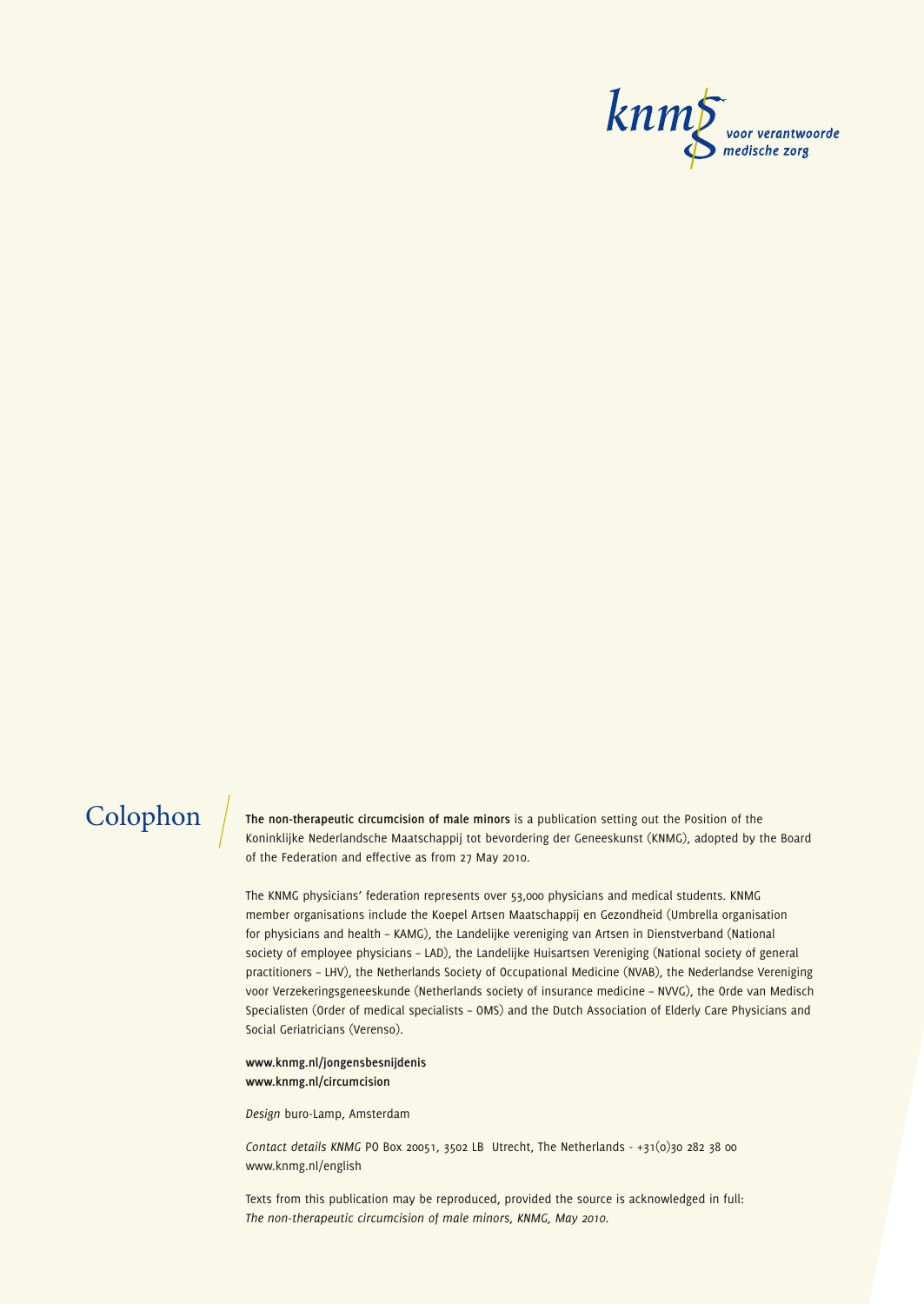# Index

 $\overline{\phantom{a}}$ 

| Preamble                                            | 4  |
|-----------------------------------------------------|----|
| Position of the KNMG with regard to non-therapeutic |    |
| circumcision of male minors                         | 4  |
| <b>KNMG</b> viewpoint                               | 5  |
| Non-therapeutic circumcision of male minors         | 5  |
| Background study for KNMG viewpoint                 | 6  |
| Non-therapeutic circumcision of male minors         | 6  |
| Religious and cultural reasons for circumcision     | 10 |
| Female genital mutilation vs. NTC                   | 11 |
| Religious freedom vs. physical integrity            | 14 |
| Conclusion                                          | 16 |
| <b>Fndnotes</b>                                     | 17 |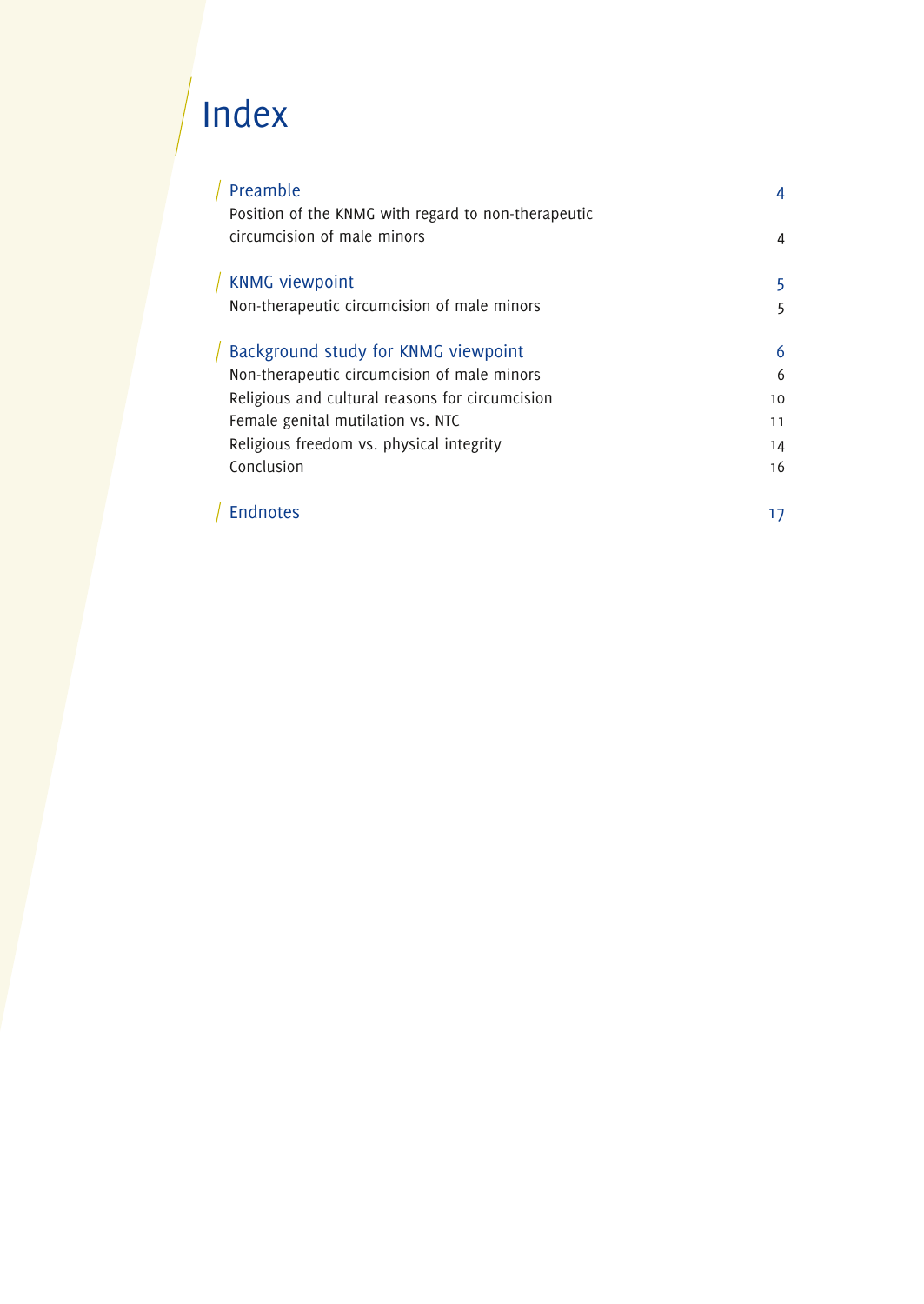## <span id="page-3-0"></span>Preamble

## Position of the KNMG with regard to non-therapeutic circumcision of male minors

Non-therapeutic circumcision of male minors is a practice that has been carried out for centuries by a variety of different cultures for a variety of different reasons. It is estimated that 13 million boys around the world are circumcised each year. In the Netherlands, the annual figure is between ten and fifteen thousand.

Following on from other medical organisations, the Royal Dutch Medical Association (KNMG) has adopted an official viewpoint with regard to this issue. This viewpoint was formulated following consultation with relevant scientific organisations, who also support this stance. This ensures that this viewpoint has a broad basis of support from the relevant professional associations.

The reason for our adoption of an official viewpoint regarding this matter is the increasing emphasis on children's rights. It is particularly relevant for doctors that children must not be subjected to medical proceedings that have no therapeutic or preventative value. In addition to this, there is growing concern regarding complications, both minor and serious, which can occur as a result of circumcising a child. A third reason for this viewpoint is the growing sentiment that there is a discrepancy between the KNMG's firm stance with regard to female genital mutilation and the lack of a stance with regard to the non-therapeutic circumcision of male minors, as the two have a number of similarities.

The initial objective of this viewpoint is to initiate public discussion of this issue. The ultimate aim is to minimise non-therapeutic circumcision of male minors. The KNMG realises that this particular practice has deep religious, symbolic and cultural meaning. For this reason, it is unrealistic to expect that this practice can be eradicated, even if it was prohibited by law. However, the KNMG does believe that a powerful policy of deterrence should be established. As long as this practice takes place, the KNMG aims to reduce the number of complications as much as possible. The KNMG therefore emphasises that circumcision is a surgical procedure covered by the Individual Healthcare Professions Act. This means that circumcision may only be performed by qualified professional practitioners, in this case, doctors. Doctors who perform circumcisions must also follow all applicable scientific guidelines. This entails, amongst other matters, that circumcisions can only be carried out under local or general anaesthetic, after thorough and precise advice and information has been given to the child's parents. The fact that this practice is not medically necessary and entails a genuine risk of complications means that extra-stringent requirements must be established with regard to this type of information and advice.

*27 May 2010*

**Prof. Dr. Arie Nieuwenhuijzen Kruseman** Chairman of KNMG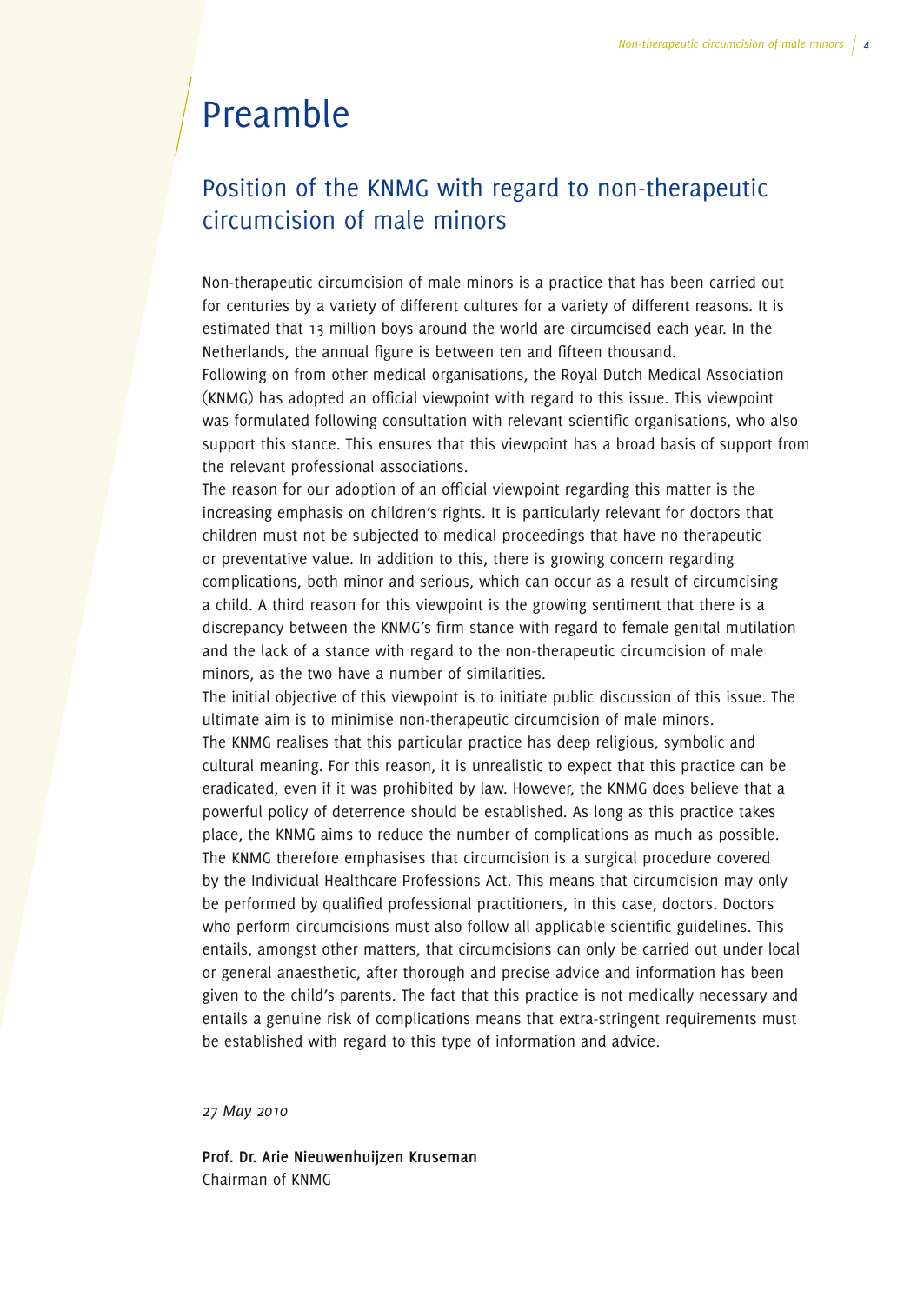## <span id="page-4-0"></span>KNMG viewpoint

## Non-therapeutic circumcision of male minors

- There is no convincing evidence that circumcision is useful or necessary in terms of prevention or hygiene. Partly in the light of the complications which can arise during or after circumcision, circumcision is not justifiable except on medical/therapeutic grounds. Insofar as there are medical benefits, such as a possibly reduced risk of HIV infection, it is reasonable to put off circumcision until the age at which such a risk is relevant and the boy himself can decide about the intervention, or can opt for any available alternatives.
- Contrary to what is often thought, circumcision entails the risk of medical and psychological complications. The most common complications are bleeding, infections, meatus stenosis (narrowing of the urethra) and panic attacks. Partial or complete penis amputations as a result of complications following circumcisions have also been reported, as have psychological problems as a result of the circumcision.
- Non-therapeutic circumcision of male minors is contrary to the rule that minors may only be exposed to medical treatments if illness or abnormalities are present, or if it can be convincingly demonstrated that the medical intervention is in the interest of the child, as in the case of vaccinations.
- π Non-therapeutic circumcision of male minors conflicts with the child's right to autonomy and physical integrity.
- $\triangleright$  The KNMG calls on (referring) doctors to explicitly inform parents/carers who are considering non-therapeutic circumcision for male minors of the risk of complications and the lack of convincing medical benefits. The fact that this is a medically non-essential intervention with a real risk of complications makes the quality of this advice particularly important. The doctor must then record the informed consent in the medical file.
- $\triangleright$  The KNMG respects the deep religious, symbolic and cultural feelings that surround the practice of non-therapeutic circumcision. The KNMG calls for a dialogue between doctors' organisations, experts and the religious groups concerned in order to put the issue of non-therapeutic circumcision of male minors on the agenda and ultimately restrict it as much as possible.
- π There are good reasons for a legal prohibition of non-therapeutic circumcision of male minors, as exists for female genital mutilation. However, the KNMG fears that a legal prohibition would result in the intervention being performed by non-medically qualified individuals in circumstances in which the quality of the intervention could not be sufficiently guaranteed. This could lead to more serious complications than is currently the case.

#### **This viewpoint by the KNMG is jointly endorsed by the following scientific associations:**

- The Netherlands Society of General Practitioners
- The Netherlands Society of Youth Healthcare Physicians
- The Netherlands Association of Paediatric Surgeons
- The Netherlands Association of Plastic Surgeons
- π The Netherlands Association for Paediatric Medicine
- The Netherlands Urology Association
- $\blacktriangleright$  The Netherlands Surgeons' Association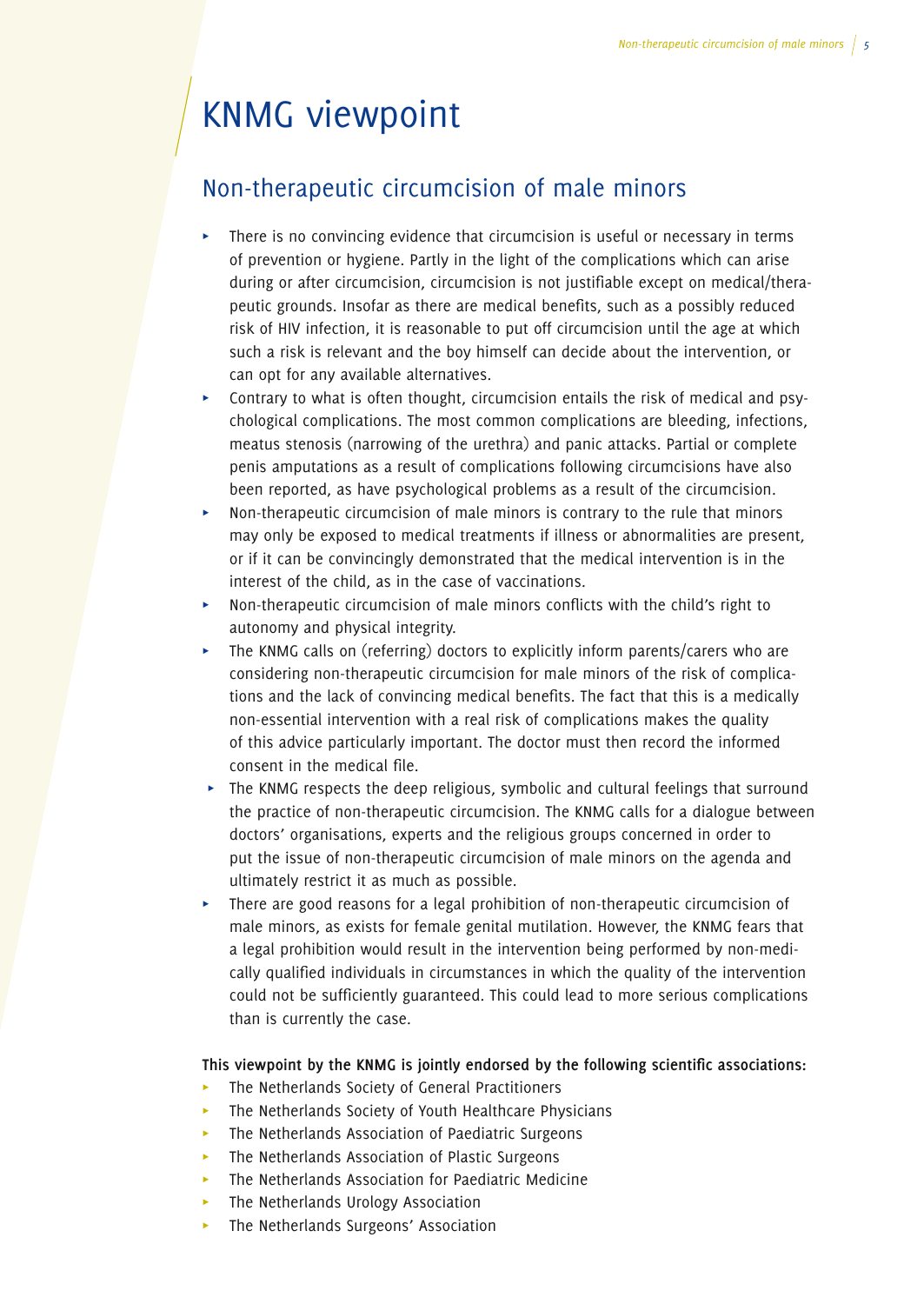## <span id="page-5-0"></span>Background study for KNMG viewpoint

### Non-therapeutic circumcision of male minors

#### introduction

Circumcision of male minors is a centuries-old practice. It is part of many different cultures and is carried out for many different reasons. An estimated 13 million boys are circumcised every year worldwide, and in the Netherlands, the annual figure is estimated at ten to fifteen thousand.

Until a few years ago, the attitude towards circumcision was fairly permissive, and circumcision was legitimised by appealing to freedom of religion and supposed medical benefits. In recent years, the attitude towards circumcision appears to have been changing. This is probably partly the result of the debate about female genital mutilation (FGM). With the global condemnation of this practice, including in its non-mutilating, symbolic form, the question regularly arises why circumcision should be judged differently than FGM. These days, more critical articles are being published about circumcision.<sup>1</sup> These articles point to the rights of children, the absence of medical benefits and the fact that this is a mutilating intervention that regularly leads to complications and can cause medical and psychological problems, both at a young and a later age.

In recent years, a large number of doctors' organisations have adopted declarations in which they state that circumcision is not associated with any medical benefits sufficient to justify the intervention. There is currently not a single doctors' organisation that recommends routine circumcision for medical reasons. There are now anti-circumcision organisations active in many countries. In many cases, participants include doctors.<sup>2</sup> There is resistance to this practice within the Jewish community, too.<sup>3</sup> There are also organisations active which explicitly focus on the surgical or mechanical restoration of the foreskin.<sup>4</sup> As yet, there are no legal prohibitions in force, although Sweden has introduced a law which permits non-therapeutic circumcision only in the first two months after birth and only under local or general anaesthetic.

The increasing criticism of routine circumcision, also from doctors' organisations, has led to a situation in which the incidence of circumcision is falling significantly in many countries and is less and less accepted as 'normal'. In the United Kingdom, the number of circumcisions in newborns has fallen from 35% in the 1930s to 6.5% in the 1980s, to 3.8% in 2000.<sup>5</sup> In the US, the incidence fell from 85% in 1965 to 56% in 2006. Canada saw a fall from 47.4% in 1973 to 31.9% in 2007, $^6$  while Australia witnessed a fall from 90% in 1955 to 12% in 2000.7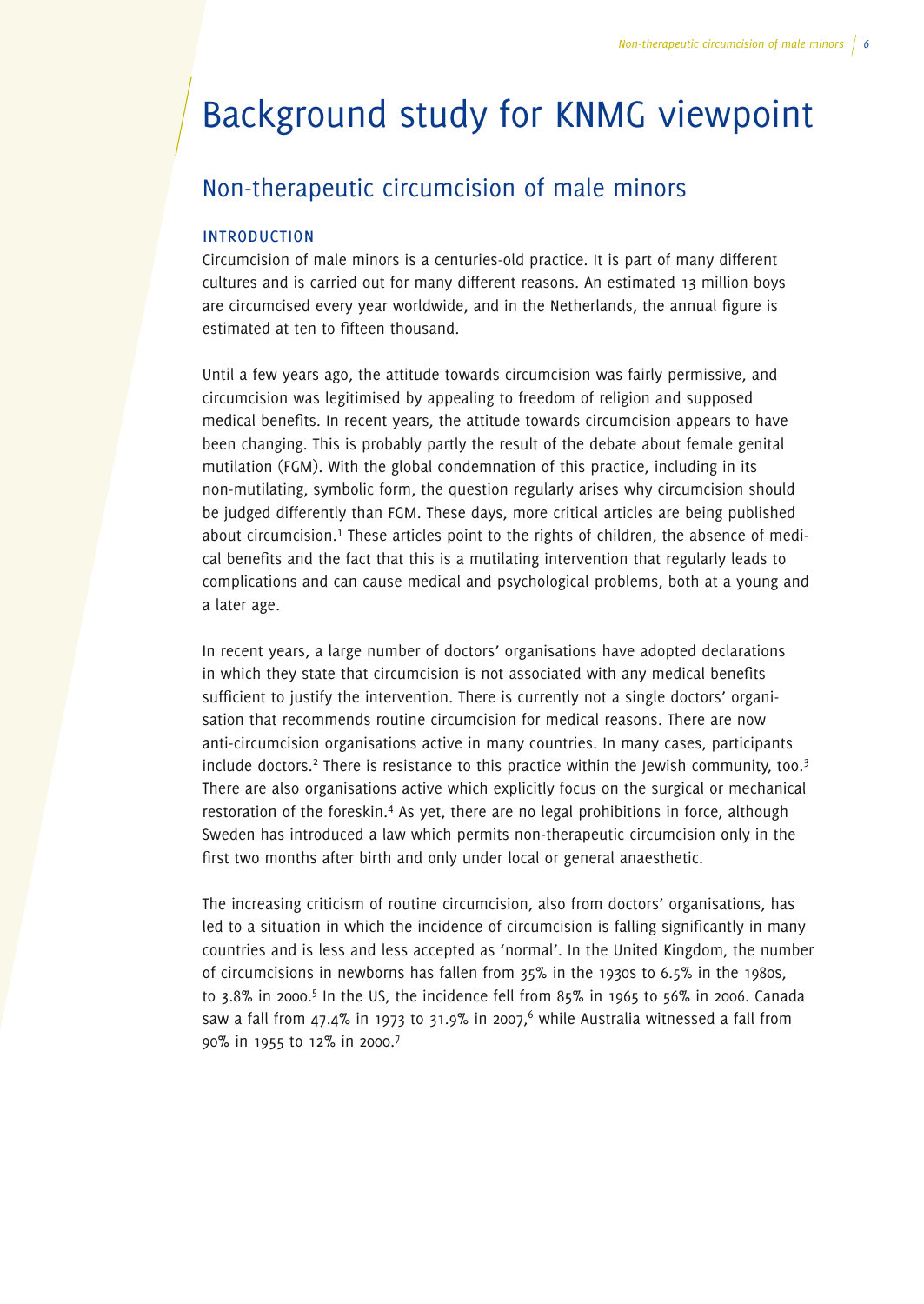#### objective of this memo

The objective of this memo is to offer some background to the KNMG's viewpoint with regard to this subject. This discussion memo examines the practice and background of circumcision. It describes the current practice, historic background and moral debates. The positions of various doctors' organisations are also discussed.

#### reasons for circumcision

In the literature, four reasons are described for circumcision in boys: medical/therapeutic, medical/preventative, religious and cultural.<sup>8</sup> In practice, it is hard to separate these reasons from one another, and parents often have more than one reason to have their sons circumcised. Cultural or religious reasons are also often linked to supposed medical benefits. In Islam, for example, circumcision is carried out for reasons of religion but also of hygiene. Sometimes there is a shift: routine circumcision in the United States used to be carried out particularly for medical reasons, but this has now shifted to a cultural norm. The various reasons are described in the following paragraphs.

### medical/therapeutic

There are a number of complaints for which circumcision is an accepted medical therapy, in particular phimosis (abnormal tightness of the foreskin), paraphimosis and balanitis (inflammation of the glans). In the medical world, there is debate as to whether circumcision is prescribed too often for medical reasons, when there are sometimes good alternatives such as plastic surgery or local application of a steroid cream - for example to treat phimosis.<sup>9</sup> However, in general, circumcision for medical/therapeutic reasons is not controversial and will not be dealt with in any further detail at this time.

#### medical/preventative

In the past, circumcision was performed as a preventative and treatment for a large number of complaints, such as gout, syphilis, epilepsy, headaches, arthrosis, alcoholism, groin hernias, asthma, poor digestion, eczema and excessive masturbation.10 Due to the large number of medical benefits which were wrongly ascribed to circumcision, it is frequently asserted that circumcision is 'a procedure in need of a justification'.11 In recent decades, evidence has been published which apparently shows that circumcision reduces the risk of HIV/AIDS<sup>12</sup>, but this evidence is contradicted by other studies.<sup>13</sup>

Moreover, the studies into HIV prevention were carried out in sub-Saharan Africa, where transmission mainly takes place through heterosexual contact. In the western world, HIV transmission is much more frequently the result of homosexual contact and the use of contaminated needles.14 That the relationship between circumcision and transmission of HIV is at the very least unclear is illustrated by the fact that the US combines a high prevalence of STDs and HIV infections with a high percentage of routine circumcisions.15 The Dutch situation is precisely the reverse: a low prevalence of HIV/AIDS combined with a relatively low number of circumcisions. As such,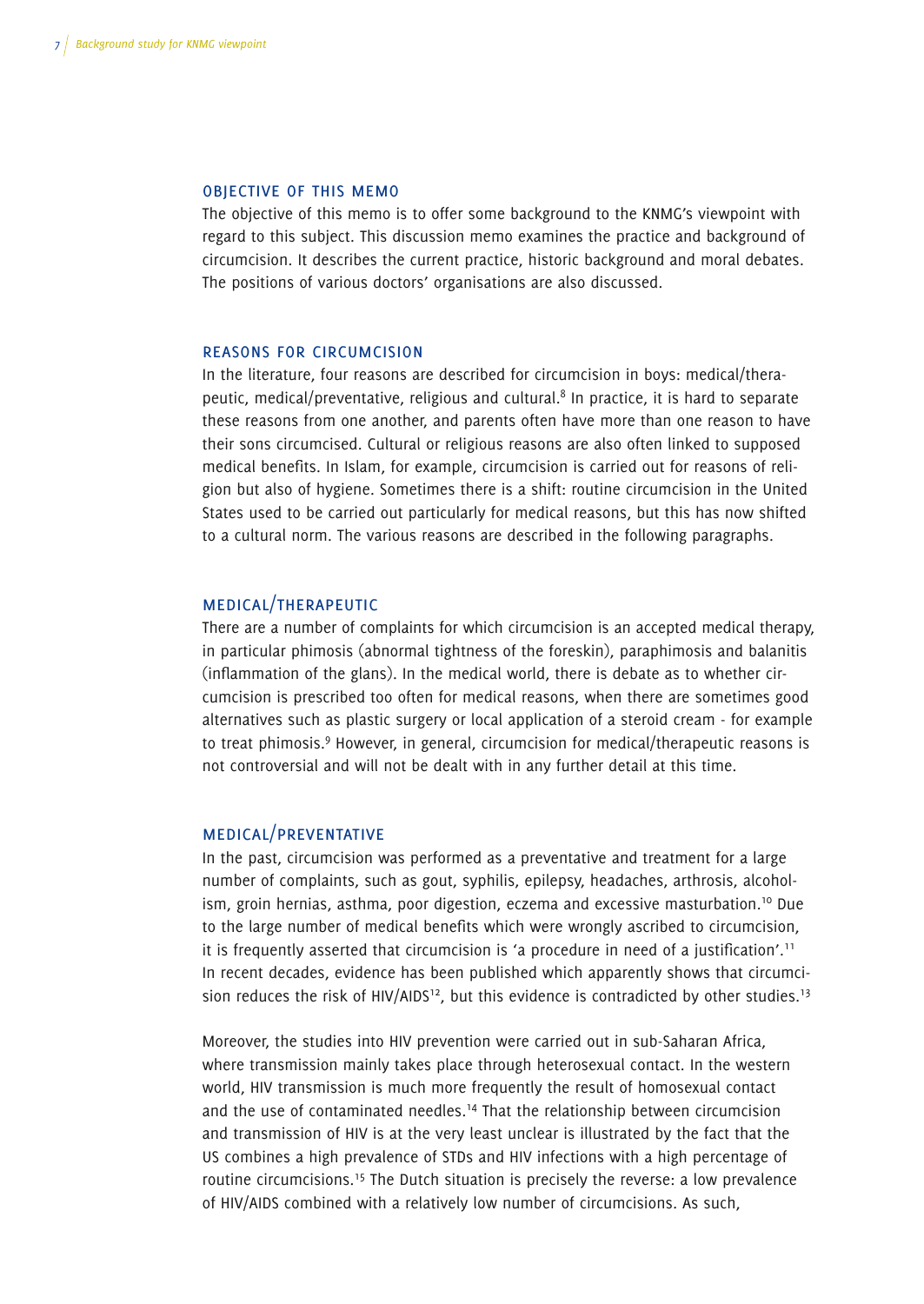behavioural factors appear to play a far more important role than whether or not one has a foreskin.

Further, there is apparent evidence that circumcision offers protection against complaints such as HPV infection, urinary tract infections and penis cancer. However, these studies, too, are controversial.<sup>16</sup> Moreover, urinary tract infections can be successfully treated with modern healthcare. Children with inborn abnormalities to the urinary tract can generally be successfully helped by a foreskin-widening operation, which makes the foreskin easier to clean.

In response to the possible medical benefits, a large number of complications resulting from circumcision are described: infections, bleeding, sepsis, necrosis, fibrosis of the skin, urinary tract infections, meningitis, herpes infections, meatisis, meatal stenosis, necrosis and necrotising complications, all of which have led to the complete amputation of the penis.<sup>17</sup> Deaths have also been reported.<sup>18</sup> The AAFP estimates the number of deaths as 1 in 500,000.19 That would mean that in the United States, two children die each year as a result of the intervention.

Alongside these direct medical complications, psychological problems<sup>20</sup> and complications in the area of sexuality have also been reported, $2<sup>1</sup>$  as have extreme pain experiences in newborns causing behavioural changes which are still apparent years later.<sup>22</sup> 23 Similarly, the high social costs of circumcision as a result of complications have been cited.<sup>24</sup>

Even if there were slight medical benefits connected with circumcision for medicalpreventative reasons, it is questionable whether these possible medical benefits would compensate for the risk of complications. Certainly when it comes to children, who cannot make this assessment themselves, the possible medical benefits should be significant and the risk of complications small for the intervention to be justifiable.

It is a generally accepted moral principle that children may only be exposed to medical treatments if illness or abnormalities are present, or if it can be demonstrated that the medical intervention is in the interest of the child, as is the case for vaccinations, for example. In the case of preventative medical interventions, there needs to be a clear individual or public health benefit which cannot be achieved in another, less intrusive way.

Thus circumcision as a preventative against urinary tract infections or HIV/AIDS would need to be weighed against other, less intrusive forms of prevention (such as antibiotics, condom use, sex education or behavioural changes) and a scientific cost/benefit analysis made. Only if the results of this cost/benefit analysis were positive should the intervention be offered to all parents of small boys on public health grounds.

In addition, it would need to be demonstrated that it was essential that the circumcision be performed during childhood or infancy, rather than waiting until the boy had reached an age at which the risk was relevant (such as in HIV infection) and he could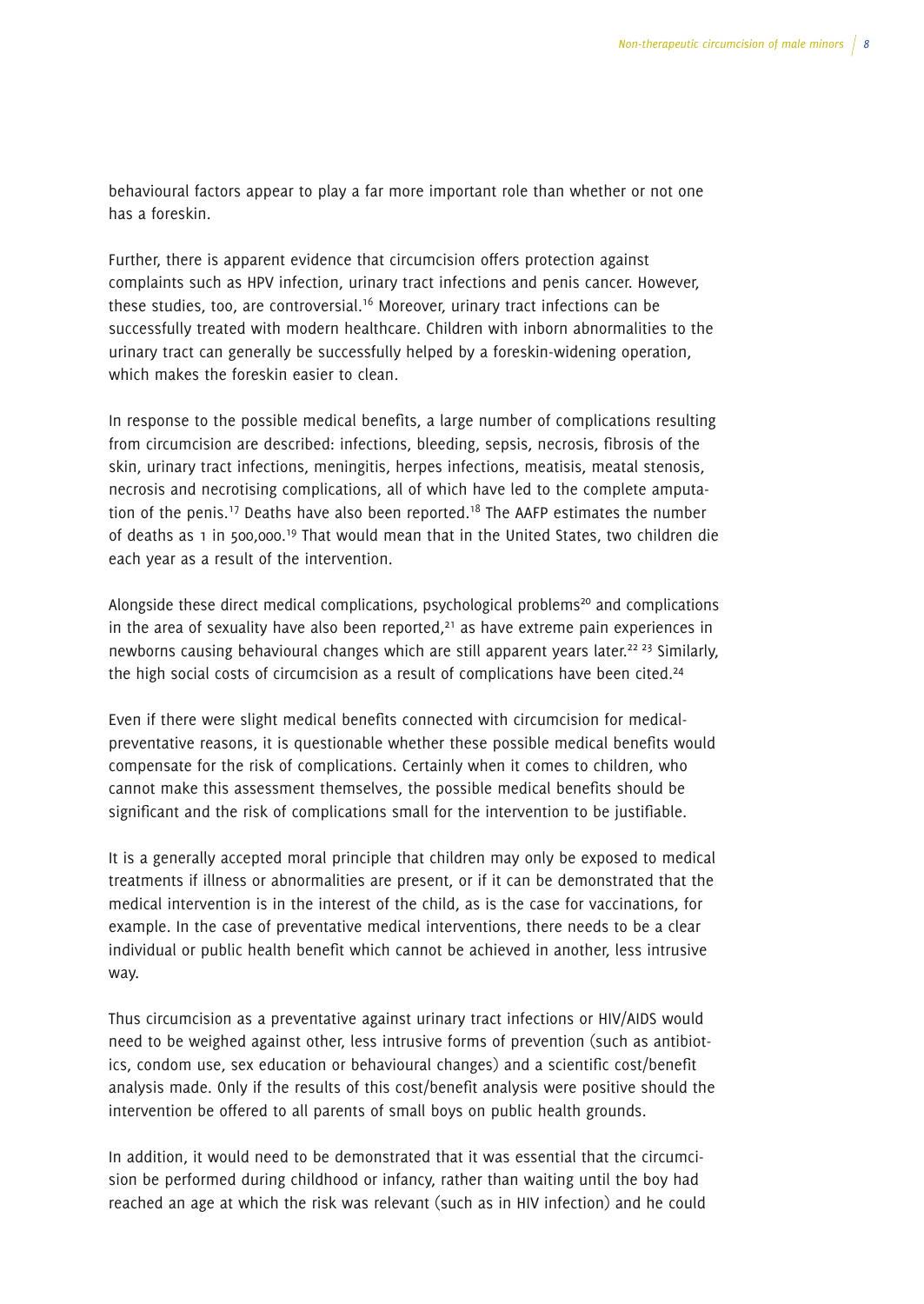make a decision about the intervention for himself. After all, in many cases, such as in HPV or HIV prevention, it will be possible to put off circumcision until the boy reaches an age at which he can elect to have the intervention himself or instead choose alternatives such as using condoms, HPV vaccination or abstinence.

#### doctors' organisations abroad

A large number of doctors' organisations have pronounced on the supposed medical benefits of circumcision for medical/preventative reasons, set against the risk of complications.

In 2003, the British Medical Association stated: 'The medical benefits previously claimed have not been convincingly proven. (…) The British Medical Association considers that the evidence concerning health benefits from non-therapeutic circumcision is insufficient for this alone to be a justification for doing it.'25

The American Academy of Pediatrics stated in 1999: 'Existing scientific evidence … [is] not sufficient to recommend routine neonatal circumcision.<sup>'26</sup> The American Medical Association endorsed this position in December 1999 and now rejects circumcision for medical/preventative reasons. The AMA further states: 'parental preference alone is not sufficient justification for performing a surgical procedure on a child'.<sup>27</sup>

Other doctors' organisations in Australia and Canada have taken similar positions.<sup>28</sup> For example, the Royal Australasian College of Physicians asserts: 'Review of the literature in relation to risks and benefits shows there is no evidence of benefit outweighing harm for circumcision as a routine procedure in the neonate.<sup>'29</sup>

In its viewpoint, the Australasian Association of Paediatric Surgeons states: 'the AAPS does not support the routine circumcision of male neonates, infants or children in Australia. It is considered to be inappropriate and unnecessary as a routine to remove the prepuce, based on the current evidence available'.

The Canadian Paediatric Society states: 'The overall evidence of the benefits and dangers of circumcision is so evenly balanced that it does not support recommending circumcision as a routine procedure for newborns'.30

The American Academy of Family Physicians believes that the medical benefits of circumcision are 'conflicting or inconclusive'. The decision should therefore be left to parents: 'The American Academy of Family Physicians recommends physicians discuss the potential harms and benefits of circumcision with all parents or legal guardians considering this procedure for their newborn son'.31

In Sweden, a law was introduced in 2001 after a child died after NTC as a result of an incorrect dose of the painkiller Ketogan. A first version of the law implied a total prohibition of circumcision for non-therapeutic reasons up to the age of 18. Under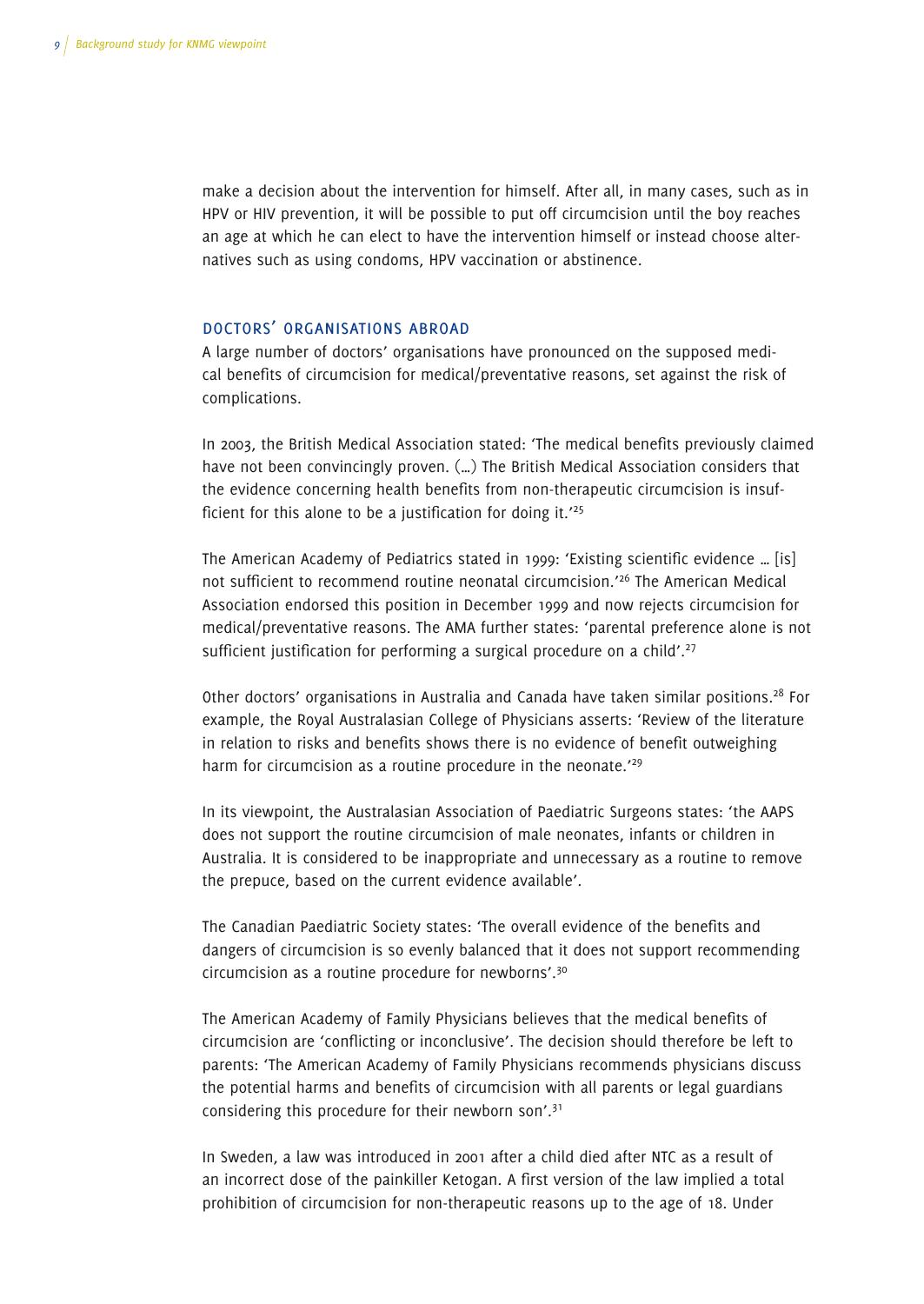<span id="page-9-0"></span>pressure from Jewish organisations, and out of fear that the practice would be driven underground, the law was later watered down. The law now states that non-therapeutic circumcision may only be performed in the first two months after birth and only under local or general anaesthetic. This anaesthetic may only be administered by a doctor or a qualified nurse. The circumcision itself may only be performed by a doctor or a mohel specially trained for the procedure, who has followed a course and has a licence from the Ministry of Health.

The prevailing consensus in the medical world is that there may be some medical benefits associated with circumcision but that these benefits, weighed against alternatives and the risk of complications from circumcision, are insufficiently great to be able to recommend routine circumcision for medical/preventative reasons. There is currently not a single medical association that recommends routine circumcision for medical/preventative reasons.

Given the above, the rest of this memo uses the term non-therapeutic circumcision (NTC). This refers to circumcision in boys and men for reasons other than medical/ therapeutic reasons.

### Religious and cultural reasons for circumcision

NTC for religious reasons occurs in the Netherlands mostly among Jewish and Islamic groups. NTC is viewed in Judaism as a religious command that is laid down in the Torah. It is seen as a symbol of the bond between God and Abraham; it is of considerable religious and emotional value, and has an important identifying significance.<sup>32</sup> Rabbi Evers puts it like this:

*'It is not so much about a ritual that happens to be a Jewish custom, but about sealing admission into a centuries-old, unbreakable covenant. Many Jews who do not attach great value to religious traditions do have their sons circumcised. Together with 'Jewish marriage' and being buried in a Jewish cemetery, circumcision is a kind of religious minimum'.*<sup>33</sup>

In Judaism, circumcision is generally performed on the eighth day after birth, usually without anaesthetic.<sup>34</sup> Circumcision may be performed in a hospital by a doctor but also by a *moheel*, a specially trained Jewish ritual circumciser, generally not a doctor.

Although NTC has a central significance within Judaism and is an important element of identification, the practice is not without its critics within the Jewish community. In recent years, movements calling for an end to NTC have grown up within, as well as outside, the Jewish community. Examples are *Jews Against Circumcision* and *The Israeli Association Against Genital Mutilation*.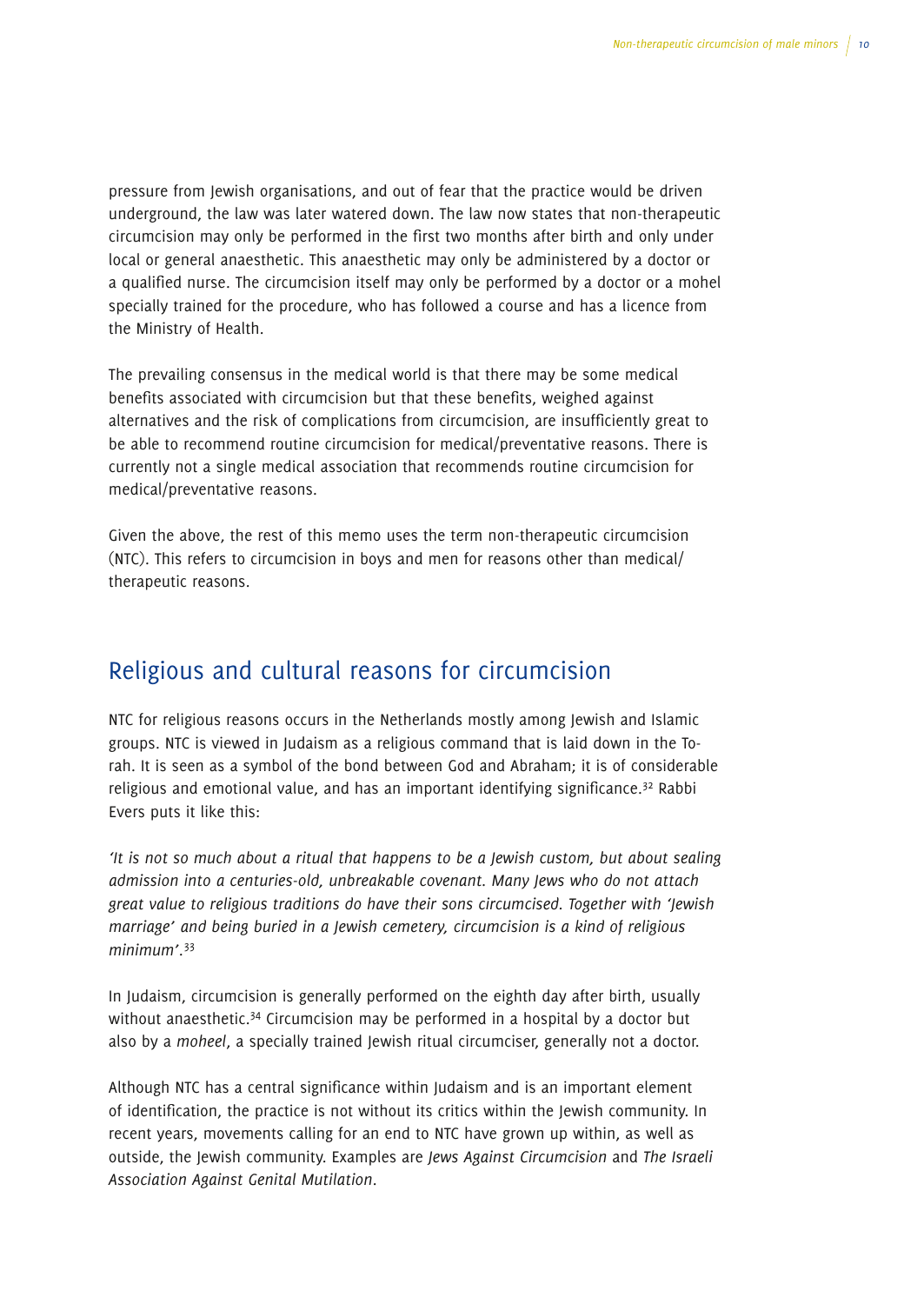<span id="page-10-0"></span>The British Jewish philosopher Jenny Goodman consciously opted against NTC for her son because she regards the intervention as a violation of the integrity of the body. Upon the birth of her son she wrote a poem, of which the final stanzas are as follows:

*All of us pray for rest For Sabbath We shall not rest Until every child on earth Is as cherished as you are, my love And no one, no one shall raise a knife to a child Ever again* <sup>35</sup>

In the Netherlands, too, contrary views are often expressed within the Jewish community, although it remains unclear how large this group is. $36$ 

#### islam

NTC is similarly viewed as a religious duty in Islam, although it is not literally mentioned in the Koran. As such, it is not so much a religious injunction as an act worthy of imitation, after the example of the prophet Mohammed. In Islam, circumcision also has the meaning of fully acceding to the religious community. Because of this, circumcision is often accompanied by festivities. In addition to its religious value, NTC also has a hygienic significance in Islam. There are different views about the age at which circumcision should take place within Islam, but in practice it is generally some time between seven and ten. Circumcisions are often performed in the country of origin but also in special circumcision centres set up for the purpose, particularly in major cities.

There is resistance against the practice of female genital mutilation (FGM) and NTC from within the Muslim community too, although the focus is mainly on FGM.<sup>37</sup>

### Female genital mutilation vs. NTC

The practice of FGM has been prohibited by law in the Netherlands since 1993 in both adult and minor women and girls. In various viewpoints, the KNMG and NVOG have rejected all forms of FGM, including the most mild form, in adult women, as well as reinfibulation<sup>38</sup> following childbirth. The form which most closely resembles NTC, circumcision, is also unanimously rejected in virtually all the literature.<sup>39 40</sup> In spite of this, the practice of FGM still occurs regularly, particularly among girls from North Africa. This led the internist Jannes Mulder to call in Medisch Contact for the mildest form of FGM, 'sunna light', to be tolerated.41 This intervention proposed by Mulder consists of a small prick in the foreskin of the clitoris, causing a drop of blood to be released.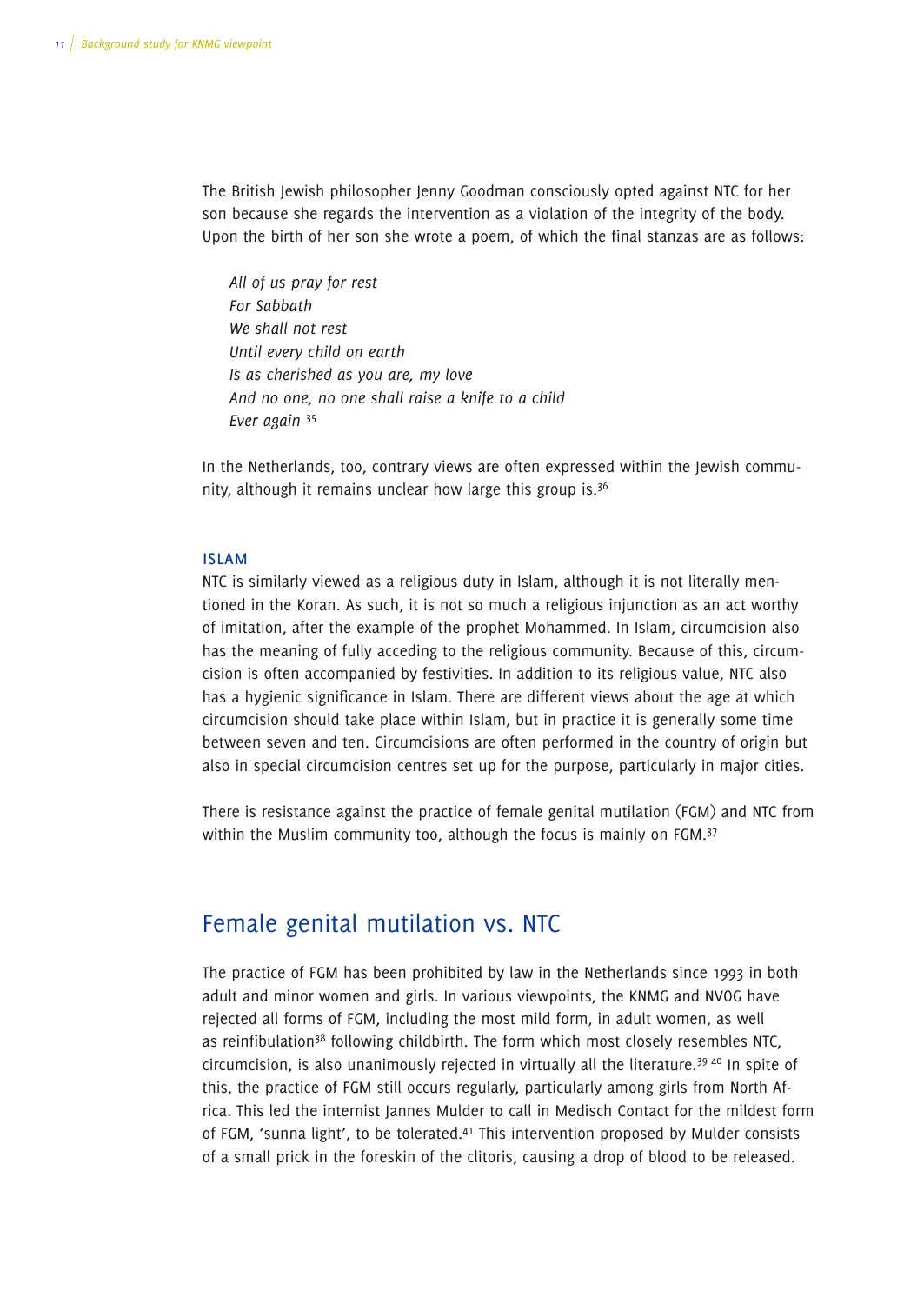No tissue is removed, and the girl suffers no damage to her body, and there is no effect on sexual function. According to Mulder, the practice of FGM could in this way eventually be redirected into innocent, symbolic forms.

His proposal attracted purely negative reactions, generally based on the principled position that any form of FGM, including a symbolic one, must be treated as child abuse. "When it comes to the integrity of the girl's body, no single compromise must be made", states Pharos, knowledge centre for the prevention and tackling of female circumcision. The Netherlands Municipal Health Services (GGD) stated: "A girl is fine as she is." Even so, this 'sunna light' is far less intrusive than NTC, in which part of the erotogenic tissue of the penis is removed.

In a response to the criticism of his article, Jannes Mulder points to the difference in how NTC and FGM are judged: 'No one says a word about the Jewish practice of circumcising boys. This traditional 'abuse' involves more than my single drop of blood. Some see the circumcision of Muslim boys as a hygienic intervention. That argument conceals a deeper motive. After all, there is no culture that preventatively deals with dirty ears by cutting them off.'42

In an article in *Medisch Contact*, Karim and Hage (former board members of the Netherlands Association for Plastic Surgery, NVPC) similarly point to what they see as the discriminating fact that circumcision in girls is categorically rejected (even in its nonmutilating form) but that it is permitted in boys.43 However, in the authors' view, there are no reasons why FGM and NTC should be judged differently in moral or legal terms.

The Partij voor de Vrijheid (Freedom Party) responded to the article by Karim and Hage through the person of Ms Agema with questions in the Dutch Lower House calling on the State Secretary not to prohibit the circumcision of boys. 'Can we be assured that the Dutch government will not bow to this discrimination argument and that circumcision of boys will remain permitted?<sup>44</sup>

FGM and NTC are generally seen as two separate practices, which need to be evaluated differently. For example, doctors' organisations often devote different statements to the two practices.

In the literature, little attention is given to legitimating the different treatment given to the two practices: apparently the difference is regarded as self-evident.<sup>45</sup> FGM is generally viewed as a serious violation of the rights of the child, while NTC is seen as something which parents may decide on for themselves. In the literature that exists, a number of arguments are made which are intended to justify a different evaluation of FGM and NTC.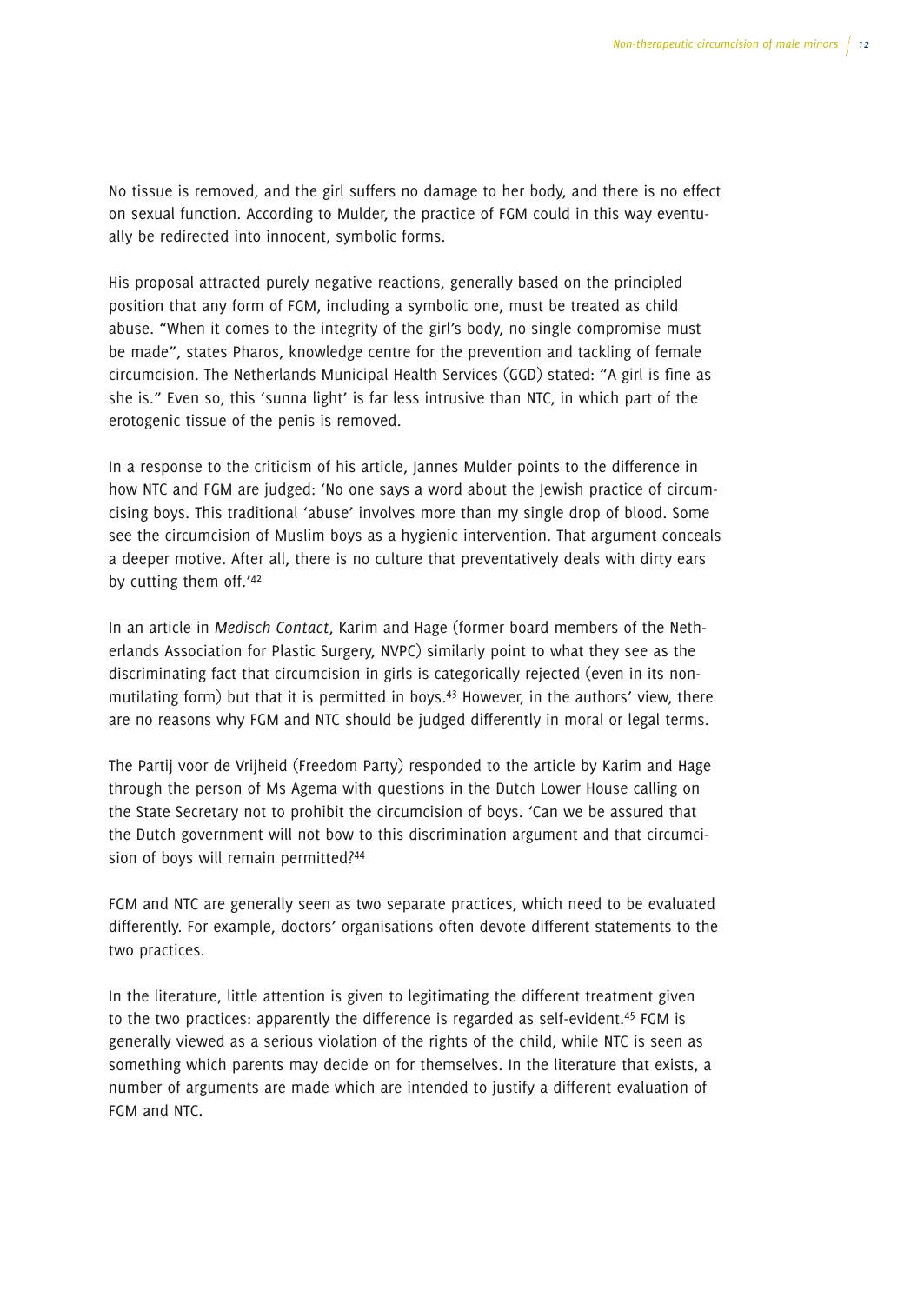#### sexual function

One of the most frequently used arguments for treating the two interventions differently is that FGM leads to the impairment of sexual function in the woman; supposedly, NTC has no such impact on the man.

However, FGM takes many forms. There is the most severe form, infibulation, in which the inner and outer labia are stitched together and the clitoris is removed. However, there are also much milder forms of FGM, in which only the foreskin of the clitoris is removed. However, sunna light, as proposed by Mulder and previously proposed by Bartels46, in which no tissue is removed, is also universally rejected. The WHO also rejects all forms of FGM: 'Female genital mutilation of any type has been recognized as a harmful practice and a violation of the human rights of girls and women'.47 The WHO explicitly includes in this the mild forms of FGM, in which no tissue is removed. So the argument for rejecting FGM is not that FGM interferes with female sexuality, but that it is a violation of the rights of the woman.

'The guiding principles for considering genital practices as female genital mutilation should be those of human rights, including the right to health, the rights of children and the right to non-discrimination on the basis of sex'.<sup>48</sup>

Another part of this argument says that NTC does not affect male sexuality. The foreskin is regarded as a part of the body that has no function at all in male sexuality. Many sexologists contradict this idea: in their view, the foreskin is a complex, erotogenic structure that plays an important role 'in the mechanical function of the penis during sexual acts, such as penetrative intercourse and masturbation'.49 The many attempts by men to restore their foreskins by mechanical or surgical means also contradict the idea that the foreskin is a useless part of the body.<sup>50</sup>

NTC is sometimes compared to interventions such as tattoos and piercings.<sup>51</sup> On this view, Jews and Muslims see NTC not as an infringement of physical integrity, but as an innocent perfectioning of the body, comparable to tattoos and piercings. However, an important legal distinction between NTC in children and piercings and tattoos is that it is prohibited to tattoo or pierce children under the age of  $16.52$  In other words, tattoos and piercings can only be done if a child is old enough to ask for them itself.

#### no theory of oppression

A second much-used argument to separate FGM from NTC is that FGM comes from a theory of female oppression, of which FGM is an expression. Since there is no such theory of oppression at play in NTC, this would make FGM morally more reprehensible than NTC.

This argument can be refuted in two ways. Firstly, the historical background of NTC is extremely complex, and is in any case rooted in the desire to control male sexuality. Thus NTC was deployed in the past to combat excessive onanism, and it was also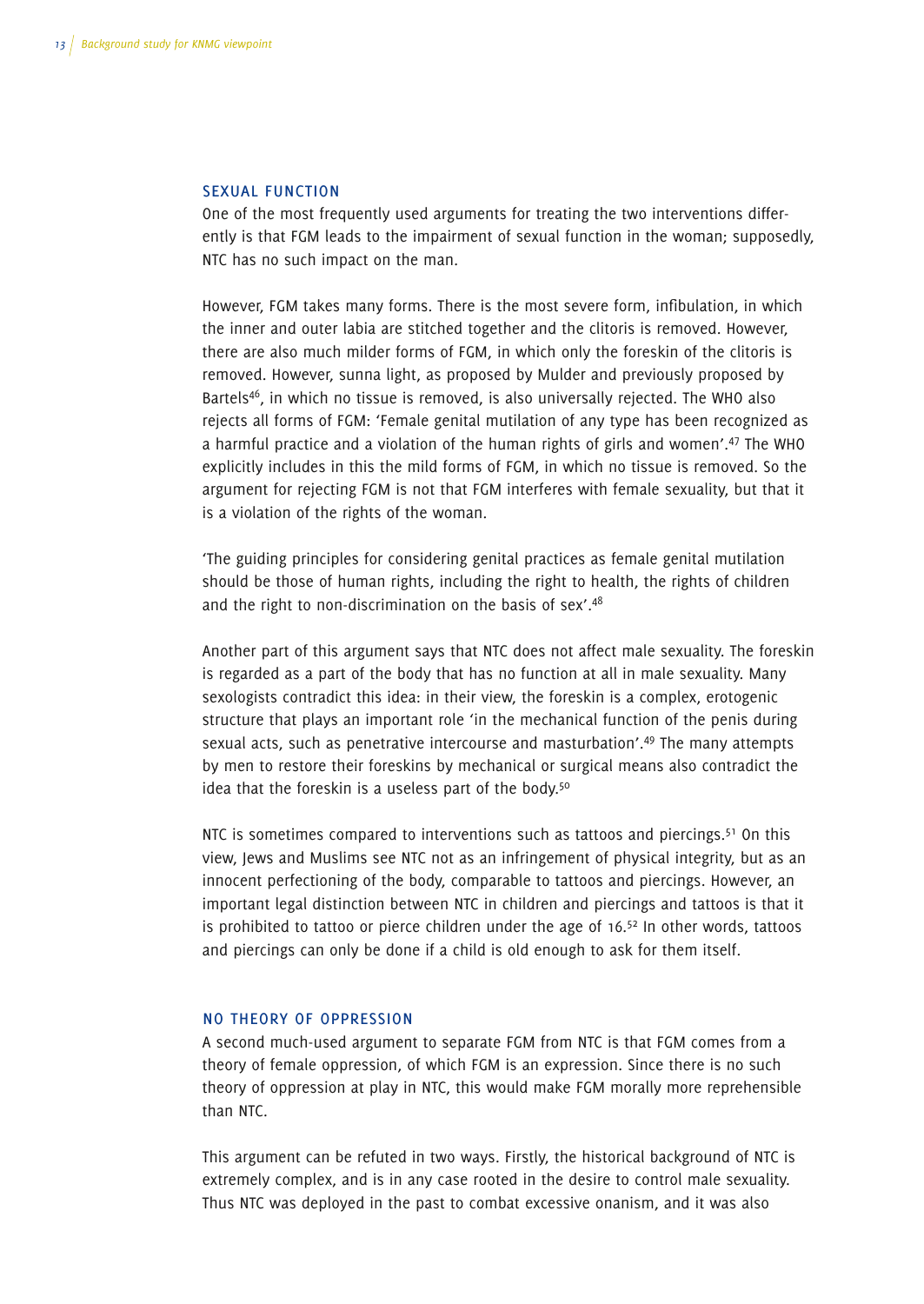<span id="page-13-0"></span>used to 'brand' slaves.<sup>53</sup> So the background to NTC is not as unambiguous as is often thought.

There is another reason why the argument does not hold. The reason why FGM is condemned is not because it comes forth from a theory of female oppression but because it is harmful to them and represents a violation of their physical integrity. FGM would also be condemned if it were done out of aesthetic considerations or as a way of 'venerating' women. Even if women were to want FGM themselves at a later age, doctors would probably not be permitted to meet their request.

The right to physical integrity is an inalienable human right, like the right to life and the right to personal freedom. These are inalienable rights, which is to say that the patient's permission does not offer sufficient justification to be allowed to perform the intervention. Besides permission, there must also always be an additional reason, such as a medical interest. From this it follows that even if women did not regret the intervention, doctors would not be permitted to commit serious infringements of the integrity of the body, such as FGM.

#### embedded in culture

A third argument often made for drawing a distinction between FGM and NTC is that NTC is a much older practice than FGM, and that NTC is far more embedded in existing religious groups such as Islam and Judaism. However, this is open to question: both NTC and FGM have been practised for centuries by many different peoples and for many different reasons. And FGM also has an important ritual, religious and identifying significance for many peoples. So it cannot be said with certainty that NTC is older than FGM. Even if it were, it is still questionable whether this argument is morally relevant. It is not the history of a practice which is of decisive importance, but whether a particular practice is a violation of the rights of the child.

### Religious freedom vs. physical integrity

NTC in minors is regarded by many authors as a violation of physical integrity.<sup>54</sup> However, they subsequently often conclude that NTC falls under the right to religious freedom, and that parents may therefore decide for themselves whether they wish to have this intervention carried out.

The right to religious freedom means that parents are free to raise their children in a religion or philosophy of their own choosing. However, the right to religious freedom does not apply only to parents, but also to children. The right to religious freedom of the child implies that the child must at a later age have the right to choose a religion or philosophy of life for itself, or to reject the one in which it was raised.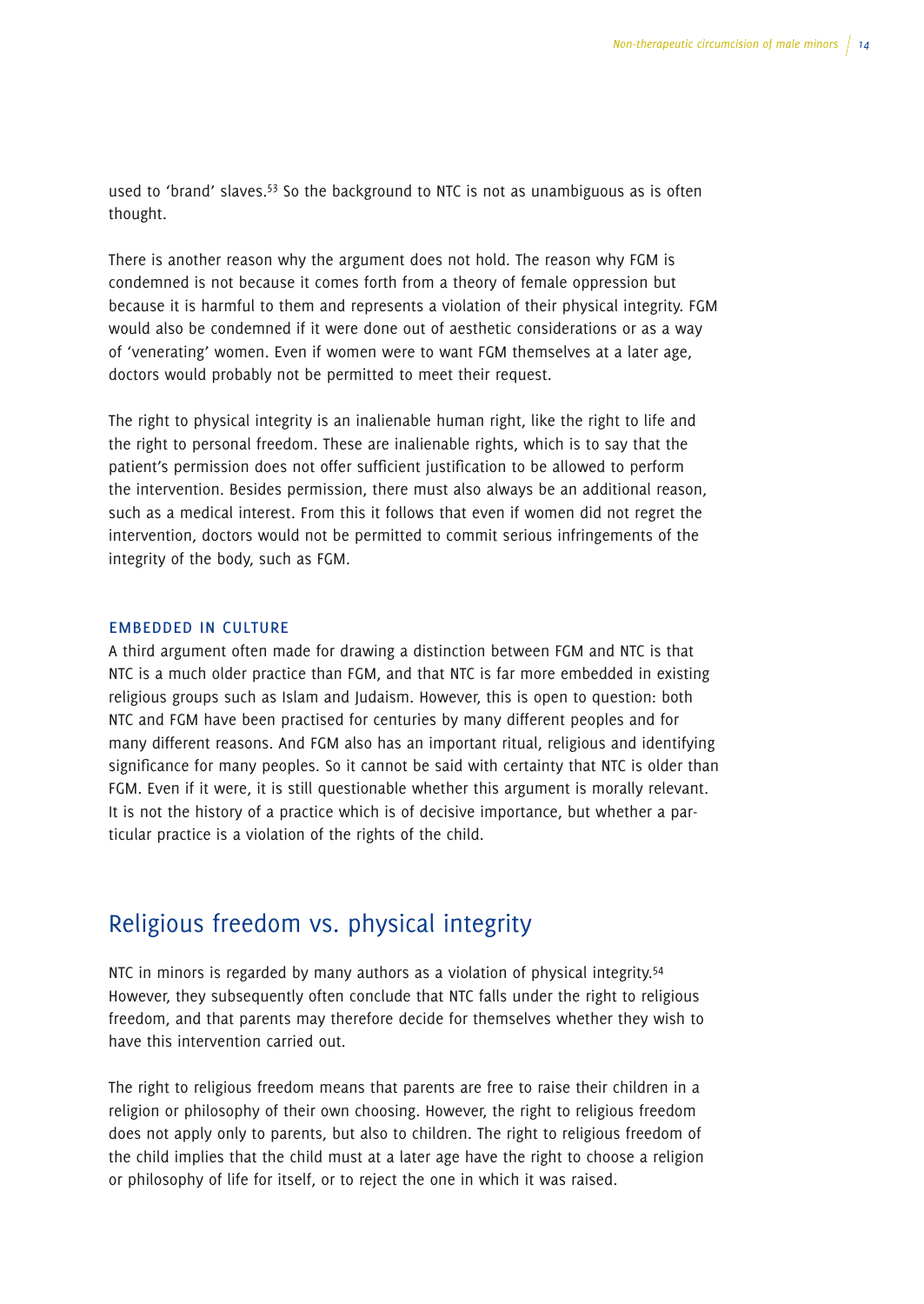The child is not only protected by the right to religious freedom, but also by the right to physical integrity. This right, as laid down in article 11 of the Constitution and article 8 of the ECHR, is one of the most important basic rights. It protects people against unwanted interventions in or to the body, and can only be overridden by permission of the person concerned or their representative, by a presumed interest (for example vaccination in children), or by a statutory requirement (such as the compulsory taking of DNA when suspected of a crime).

Some religious groups see NTC as a necessary intervention in order to be able to admit a boy fully to the religious community. In that sense, it could be claimed that it was in the presumed interest of the child to undergo NTC because it was associated with important cultural and religious benefits. A child that did not undergo NTC might have trouble developing its own identity and feel that it was 'different' and belonged 'nowhere'. Such feelings might be a consideration for doctors to perform NTC after all. It should be pointed out that there is no evidence for this assumption in the literature.

Moreover, any feelings of shame, problems with developing identity or 'not belonging' suffered by the child would not so much be a consequence of the non-performance of NTC, but of the child's being judged by others because he had not undergone NTC. To the extent that NTC becomes a less common practice, as is already the case in Australia and Canada, it will become increasingly 'normal' for boys not to be circumcised.

There is no evidence in the literature that non-circumcised boys have difficulty developing their identities. This may be because parents who choose not to have their children circumcised probably do so out of conviction, and will probably also raise their children in that same conviction.

The right to physical integrity and the right to religious freedom of the child imply that religiously motivated, irreversible interventions to the body of the child should be avoided. After all, this leaves the child the freedom to make up its own mind whether and in what form he/she wishes to relate to a particular religious community. Baptising children, for example, leaves no irreversible marks on the body, and as such is not a curtailment of the child's religious freedom, whereas irreversible NTC is.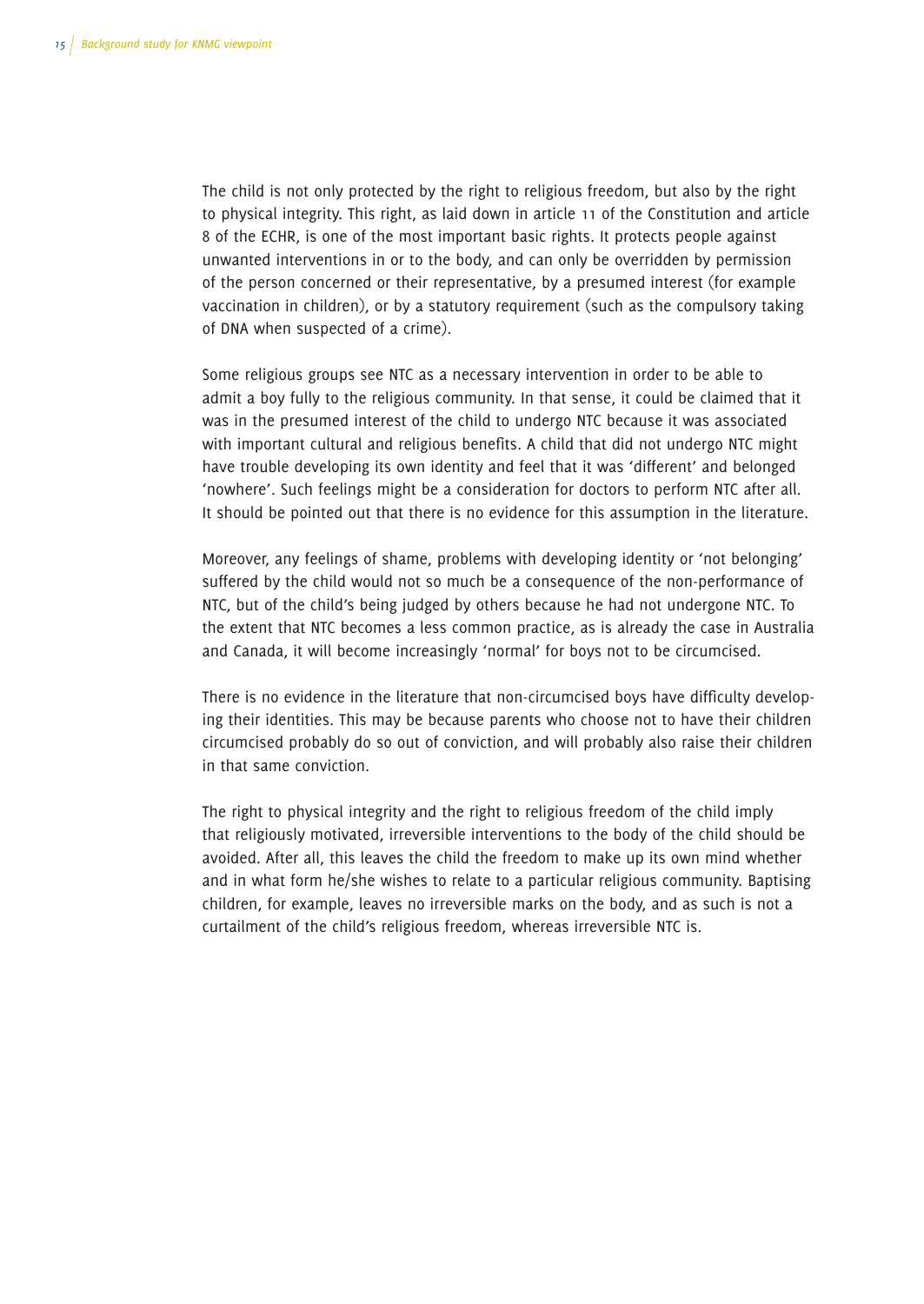## <span id="page-15-0"></span>Conclusion

- $\triangleright$  There is no convincing evidence that circumcision is useful or necessary in terms of prevention or hygiene. Partly in the light of the complications which can arise during or after circumcision, circumcision is not justifiable except on medical/ therapeutic grounds. Insofar as there are medical benefits, such as a possibly reduced risk of HIV infection, it is reasonable to put off circumcision until the age at which such a risk is relevant and the boy himself can decide about the intervention, or can opt for any available alternatives.
- Contrary to what is often thought, circumcision entails the risk of medical and psychological complications. The most common complications are bleeding, infections, meatus stenosis (narrowing of the urethra) and panic attacks. Partial or complete penis amputations as a result of complications following circumcisions have also been reported, as have psychological problems as a result of the circumcision.
- Non-therapeutic circumcision of male minors is contrary to the rule that minors may only be exposed to medical treatments if illness or abnormalities are present, or if it can be convincingly demonstrated that the medical intervention is in the interest of the child, as in the case of vaccinations.
- Non-therapeutic circumcision of male minors conflicts with the child's right to autonomy and physical integrity.
- $\triangleright$  The KNMG calls on (referring) doctors to explicitly inform parents/carers who are considering non-therapeutic circumcision for male minors of the risk of complications and the lack of convincing medical benefits. The fact that this is a medically non-essential intervention with a real risk of complications makes the quality of this advice particularly important. The doctor must then record the informed consent in the medical file.
- $\triangleright$  The KNMG respects the deep religious, symbolic and cultural feelings that surround the practice of non-therapeutic circumcision. The KNMG calls for a dialogue between doctors' organisations, experts and the religious groups concerned in order to put the issue of non-therapeutic circumcision of male minors on the agenda and ultimately restrict it as much as possible.
- $\triangleright$  There are good reasons for a legal prohibition of non-therapeutic circumcision of male minors, as exists for female genital mutilation. However, the KNMG fears that a legal prohibition would result in the intervention being performed by non-medically qualified individuals in circumstances in which the quality of the intervention could not be sufficiently guaranteed. This could lead to more serious complications than is currently the case.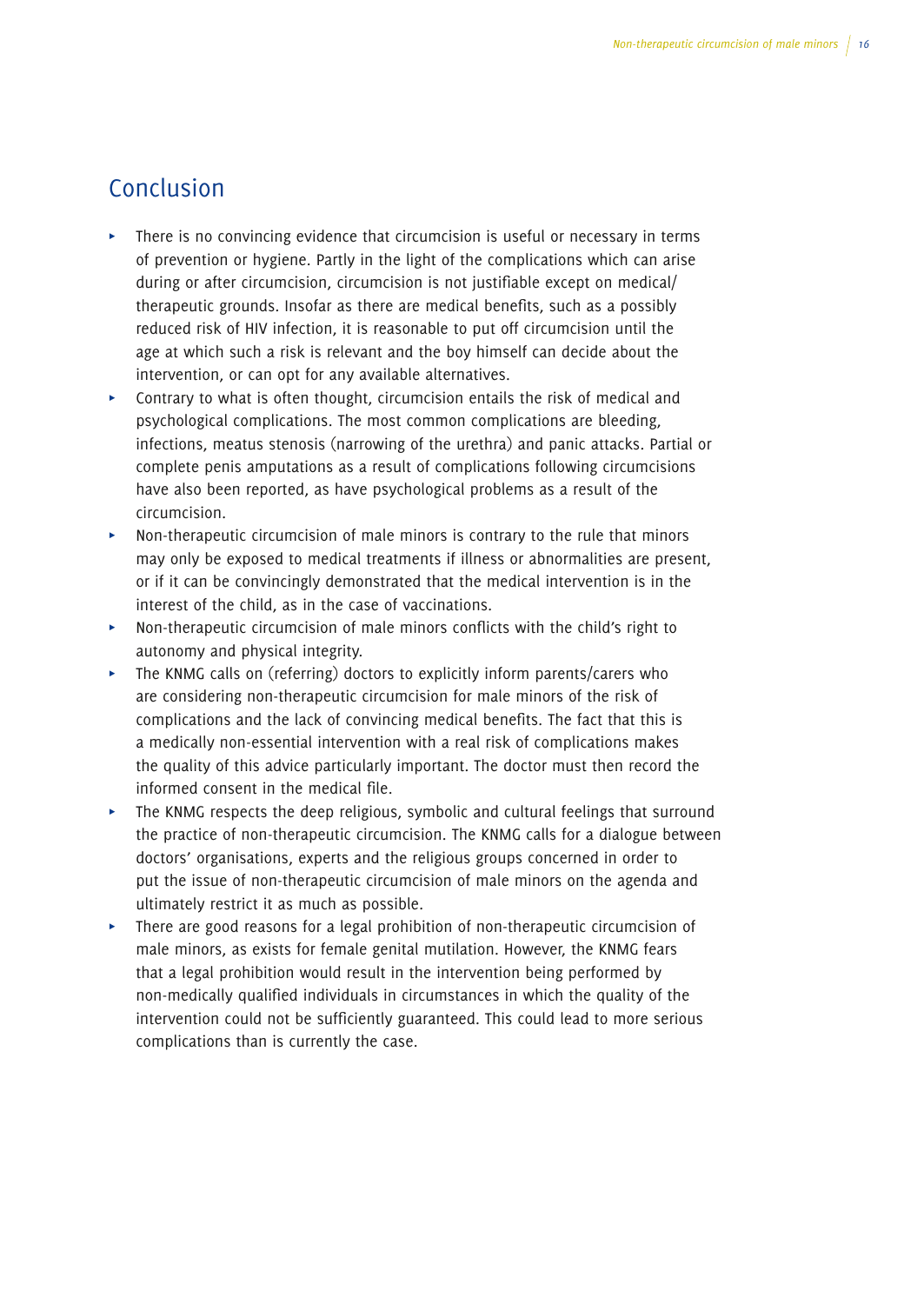## <span id="page-16-0"></span>Endnotes

- 1 Mullen MA. *Who speaks for sons?* Am J Bioeth 2003;3(2):49–50; Svoboda JS. *Circumcision a Victorian relic lacking ethical, medical, or legal justification*. Am J Bioeth 2003;3(2):52–4; Ruissen A, *Niet-therapeutische jongensbesnijdenis in Nederland: passende zorg of genitale verminking?* TGE 14, 2004; 3: 66
- 2 For an summary, visit: *http://www.nocirc.org/centers/affiliates.php*
- 3 Among others from *Jews against circumcision* and *The Israeli Association Against Genital Mutilation*
- 4 De Foreskin Restauration Movement, *http://www.circumstitions.com/Restore.html*
- 5 S E Kenny, S C Donnell. *Towards evidence based circumcision of English boys: survey of trends in practice*, BMJ 2000;321:792-793 (30 September)
- 6 *http://www.courtchallenge.com/refs/yr99p-e.html*
- 7 *http://www.circinfo.org/case.html*
- 8 Wim Dekkers, Cor Hoffer, JP Wils. *Besnijdenis, lichamelijke integriteit en multiculturalisme.* Damon 2006.
- 9 Nieuwenhuijs, J.; *Y-V plasty of the foreskin as an alternative to circumcision for surgical treatment of phimosis during childhood.* Journal of Pediatric Urology (2007) 3, 45e47
- 10 Miller GP. *Circumcision: cultural-legal analysis.* Virginia Journal of Social Policy and the Law 2002;9:497–585.
- 11 M Fox and M Thomson; *A covenant with the status quo?* Male circumcision and the new BMA guidance to doctors J. Med. Ethics 2005;31;463-469
- 12 O'Farrell, R.S.; M. Egger (March 2000). *International Journal of STD's and AIDS* 11 (3): 137-142 *Circumcision in men and the prevention of HIV infection*: a 'meta-analysis' revisited; WHO/UNAIDS Technical Consultation on Male Circumcision and HIV Prevention: Research Implications for Policy and Programming Montreux, 6 - 8 March 2007
- 13 Van Howe, R.S. *Circumcision and HIV infection: review of the literature and meta-analysis.* International Journal of STD's and AIDS 10: 8–16; Thomas AG, Bakhireva LN, Brodine SK, Shaffer RA *Prevalence of male circumcision and its association with HIV and sexually transmitted infections in a U.S. navy population.* Abstract no. TuPeC4861. Presented at the XV International AIDS Conference, Bangkok, Thailand, July 11-16, 2004. Chao A, Bulterys M, Musanganire F, et al. *Risk factors associated with prevalent HIV-1 infection among pregnant women in Rwanda.* National University of Rwanda-Johns Hopkins University AIDS Research Team. Int J Epidemiol 1994; 23(2):371-80. Grosskurth H, Mosha F, Todd J, et al. *A community trial of the impact of improved sexually transmitted disease treatment on the HIV epidemic in rural Tanzania: Baseline survey results.* AIDS 1995;9(8):927-34.

Barongo LR, Borgdorff MW, Mosha FF, et al. *The epidemiology of HIV-1 infection in urban areas, roadside settlements and rural villages in Mwanza Region, Tanzania.* AIDS 1992;6(12):1521-8.

Changedia SM, Gilada IS. *Role of male circumcision in HIV transmission insignificant in conjugal relationship*  (abstract no. ThPeC7420). Presented at the Fourteenth International AIDS Conference, Barcelona, Spain, July 7-12, 2002. Connolly CA, Shishana O, Simbayi L, Colvin M. *HIV and circumcision in South Africa* (Abstract No. MoPeC3491). Presented at the 15th International AIDS Conference, Bangkok, Thailand, July 11-16, 2004. Thomas AG, Bakhireva LN, Brodine SK, Shaffer RA. *Prevalence of male circumcision and its association with HIV and sexually transmitted infections in a U.S. navy population* (Abstract no. TuPeC4861). Presented at the 15th International AIDS Conference, Bangkok, Thailand, July 11-16, 2004

- 14 Centers for Disease Control and Prevention. *CDC HIV/AIDS Science Facts: Male Circumcision and Risk of HIV Infection: Implications for the United States.* Atlanta: Centers for Disease Control and Prevention. August 23, 2006
- 15 Van Howe RS. *Circumcision and infectious diseases revisited.* Pediatr Infect Dis J 1998;17:1–6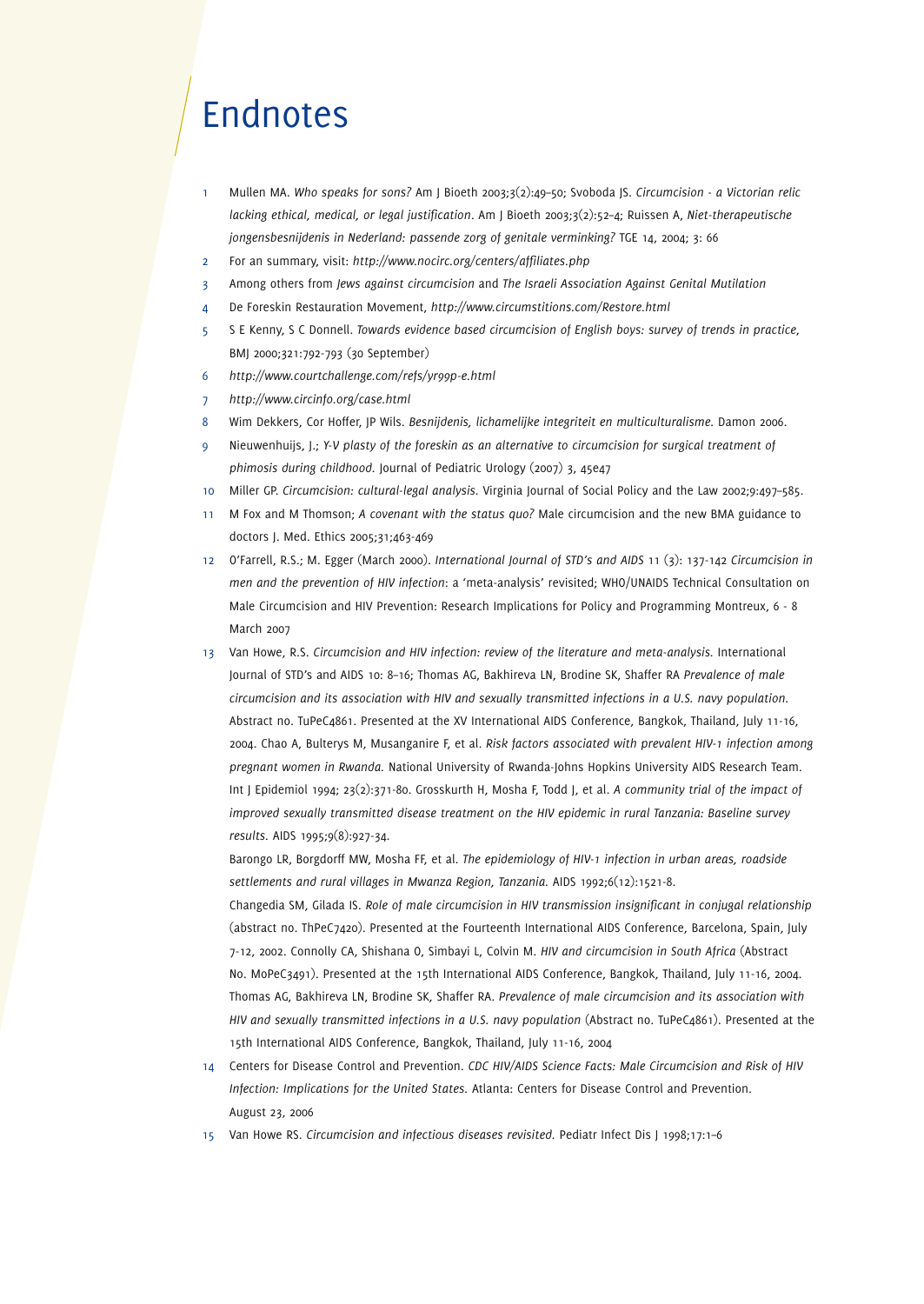- 16 Aynaud O, Piron D, Bijaoui G, Casanova JM. *Developmental factors of urethral human papillomavirus lesions: correlation with circumcision.* BJU Int 1999;84(1):57-60. Frisch M, Friis S, Kjaer SK, Melbye M. *Falling incidence of penis cancer in an uncircumcised population* (Denmark 1943-90) BMJ. 1995 Dec 2;311(7018):1471
- 17 Central disciplinary tribunal for healthcare for the Healthcare *Decision in case number 2003/061.* Gee WF, Ansell JS. Neonatal circumcision: a ten-year overview: with comparison of the Gomco clamp and the Plastibell device. *Pediatrics*. 1976;58:824-827. Harkavy KL. The circumcision debate. *Pediatrics*. 1987;79:649-650. Williams N, Kapila L. Complications of circumcision. *Br J Surg*. 1993;80:1231-1236. Griffiths DM, Atwell JD, Freeman NY. *A prospective study of the indications and morbidity of circumcision in children. Eur Urol*. 1985;11:184-187. Kaplan GW. Complications of circumcision. *Urol Clin North Am*. 1983;10:543-549. Williams N, Kapila L. Complications of circumcision. Br J Surg 1993;80:1231–6. Gerharz EW, Haarmann C. *The first cut is the deepest? Medicolegal aspects of male circumcision.* BJU Int 2000;86:332–8. Hodges FM, Svoboda JS, Van Howe RS. Prophylactic interventions on children: balancing human rights with public health. J Med Ethics 2002;28:10–6. Niku SD et al. Neonatal circumcision. Urol Clin North Am 1995;22:57-65. King LR. Neonatal circumcision in the United States in 1982. J Urol 1982;128:1135-6.
- 18 Paediatr Child Health Vol 12 No 4 April 2007: *Circumcised three-year-old died from anaesthesia Aftonbladet* February 9, 2001
- 19 AAFP, *Circumcision: Position Paper on Neonatal Circumcision*, August 2007
- 20 Boyle, G., *Male Circumcision: Pain, Trauma and Psychosexual Sequelae*, Journal of Health Psychology, Vol. 7, No. 3, 329-343 (2002)
- 21 O'Hara K, O'Hara J. *The effect of male circumcision on the sexual enjoyment of the female partner.* BJU Int 1999; 83; Richardson D, Goldmeier D. *Premature ejaculation - does country of origin tell us anything about etiology?* J Sex Med 2005; 2: 508–12 (Suppl. 1): 79–84
- 22 Amand KJS, Hickey PR: *Pain and its effects in the human neonate and fetus.* N Engl J Med 1986; 317: 1321-1326
- 23 Cynthia R. Howard, MD; Fred M. Howard, MD; and Michael L. Weitzman, MD. *Acetaminophen analgesia in neonatal circumcision: the effect on pain.*, Pediatrics, April 1994 Janice Lander, PhD; Barbara Brady-Freyer, MN; James B. Metcalfe, MD, FRCSC; Shermin Nazerali, MPharm; Sarah Muttit, MD, FRCPC *Comparison of Ring Block, Dorsal PenileNerve Block, and Topical Anesthesiafor Neonatal Circumcision*, J Med Assoc., Volume 278 No. 24, Pages 2157-2162, December 24/31, 1997. *A Randomized Controlled Trial Procedural Pain in Newborn Infants: The Influence of Intensity and Development*, Fran Lang Porter, PhD\*, Cynthia M. Wolf, PhD\*, and J. Philip Miller, AB Pediatrics, Vol. 104 No. 1 July 1999, p. e13
- 24 Robert S. Van Howe, MD, MS, FAAP, *A Cost-Utility Analysis of Neonatal Circumcision* Medical Decision Making, Vol. 24, No. 6, 584-601 (2004)
- 25 BMA: *The Law and Ethics of Male Circumcision: Guidance for Doctors*
- 26 American Academy of Pediatrics, Task Force on Circumcision, Circumcision policy statement
- 27 Report 10 of the Council on Scientific Affairs (I-99) Report 10 of the Council on Scientific Affairs (I-99) AMA, 1999
- 28 Task Force on Circumcision, American Academy of Pediatrics. Circumcision policy statement. *Pediatrics*. 1999;103:686-693. Fetus and Newborn Committee, Canadian Paediatric Society. Neonatal circumcision revisited *CMAJ*. 1996;154:769-780. Australian College of Paediatrics. Position statement: routine circumcision of normal male infants and boys. 1996. The Australian Association of Paediatric Surgeons. *Guidelines for Circumcision*. Queensland, Australia. April 1996.
- 29 *Policy Statement On Circumcision*. Royal Australasian College of Physicians. September 2004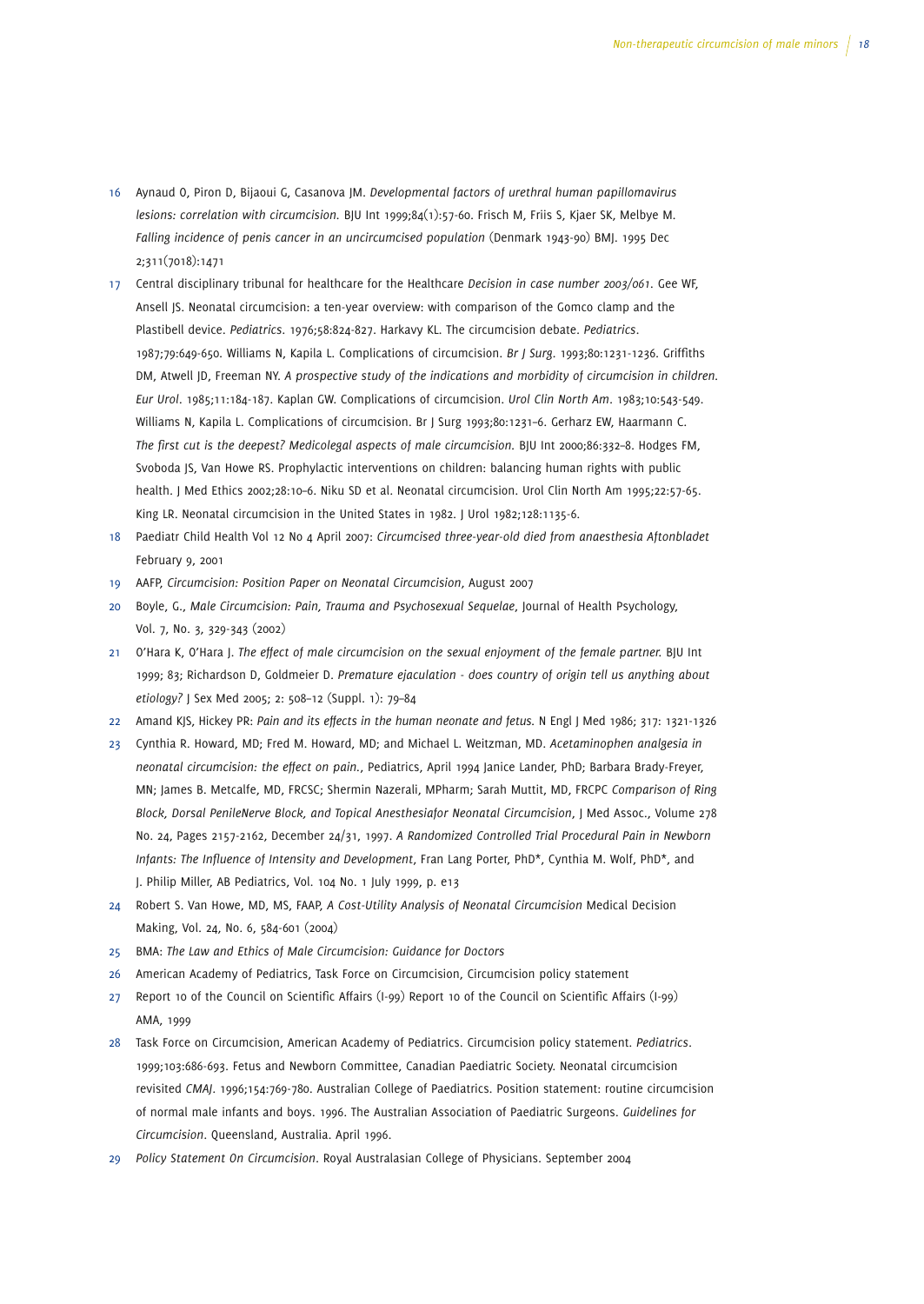- 30 Neonatal circumcision revisited Fetus and Newborn Committee, Canadian Paediatric Society (CPS) Approved by the CPS Board of Directors in 1996,CMAJ 1996;154(6):769-80 Reference No. FN96-01
- 31 AAFP, Circumcision: Position Paper on Neonatal Circumcision
- 32 Dekkers et al, p. 74
- 33 Evers, L., (1999) *Jodendom voor beginners. Een heldere inleiding.* p. 40. Quoted in Dekkers et al, p. 76
- 34 *Religious circumcision: A Jewish view*, J.M. Glass, BJU International Volume 83 Issue S1, Pages 17 21; Mor Y, *The Israeli Point of View, Dialogues in Pediatric Urology*, Volume 30, Number 6 October, 2009, p 5-6
- 35 Goodman, J. (1999), *A jewish perspective on circumcision.* In Denniston, GC, male and female circumcision. Medical, ethical and legal considerations in pediatric practice. p.179-182
- 36 Veen-Vietor, M. van (2000), *Het verbondsteken*. Een cultuursociologische studie over de besnijdenis in verschillende perioden van het jodendom
- 37 George C. Denniston, *Male and female circumcision: medical, legal, and ethical considerations.* See also: Male Circumcision: Scriptural Perspective by International Community of Submitters *http://www. masjidtucson.org/publications/books/SP/1996/may/page2.html*
- 38 *Sewing the vagina back up, for example after childbirth*
- 39 R.S.B. Kool, *Vrouwelijke genitale verminking in juridisch perspectief (*Comparative law*)* study of the legal options for preventing and combating female genital mutilation Willem Pompe Instituut, Criminal Law Section, Universiteit Utrecht, Background study to the recommendation on fighting female genital mutilation by the Commission for Preventing Female Genital Mutilation, Zoetermeer, 2005
- 40 Slack A. *Female circumcision: a critical appraisal.* Human Rights Quarterly 1988;10:437–86.Brennan K. *The influence of cultural relativism on international human rights law: female circumcision as a case study.* Law and Inequality 1989;7:367–98.Atoki M. *Should female circumcision continue to be banned?* Feminist Legal Studies 1995;3:223–35. Bibbings L. *Female circumcision: mutilation or modification?* In: Bridgeman J,Millns S, eds. *Law and body politics.* Aldershot: Dartmouth, 1995:151–70.468 Fox, Thomson Wood AN. *A cultural rite of passage or a form of torture: female genital mutilation from an international law perspective.* Hastings Women's Law Journal 2001;12:347–86
- 41 Mulder, J, *Een druppeltje bloed*, Medisch Contact, Nr. 21 20 May 2008, p. 912
- 42 Jannes H. *Mulder Medisch Contact* Nr. 36 03 September 2008 Pages 1476 1477
- 43 Karim, B, Hage, *Jongens wel, meisjes niet.* Medisch Contact, 19 September 2008, 63 nr. 38
- 44 Questions in response to the report *'Jongens wel, meisjes niet'* in Medisch Contact (19 September 2008). Submitted 22 September 2008, nr. 2080900570
- 45 Freeman M. *A child's right to circumcision.* BJU Int 1999;83:74–8
- 46 Bartels, E, *Rituelen van bloed en medische ethiek*, TGE, 1998, 4, 1-8
- 47 Eliminating Female genital mutilation: an interagency statement, WHO, 2008
- 48 Ibid, p. 28
- 49 Taves DR. *The intromission function of the foreskin.* Med Hypotheses 2002;59:180–2. Cited in: Warren JP. *NORM UK and the medical case against circumcision: a British perspective.* In: Denniston GC, Milos MF, eds. *Sexual mutilations: a human tragedy.* New York: Plenum Press, 1997:85–101
- 50 See, among others: *The National Organization of Restoring Men* and *http://foreskinrestorationchat.info*
- 51 Wim Dekkers in bundel *De Kwestie*
- 52 *http://www.minvws.nl/nieuwsberichten/vgp/2007/wetgeving-tatoeren.asp*
- 53 Nicola Zampieri, Emanuela Pianezzola, Cecilia Zampieri, *Male circumcision through the ages: the role of tradition.* Acta Pædiatrica, 97, NO: 9, PG: 1305-1307 YR: 2008
- 54 For example: Wim Dekkers, wat doen we met de voorhuid? In *De kwestie, praktijkboek ethiek voor de gezondheidszorg.* Lemma, 2008, p. 125-130